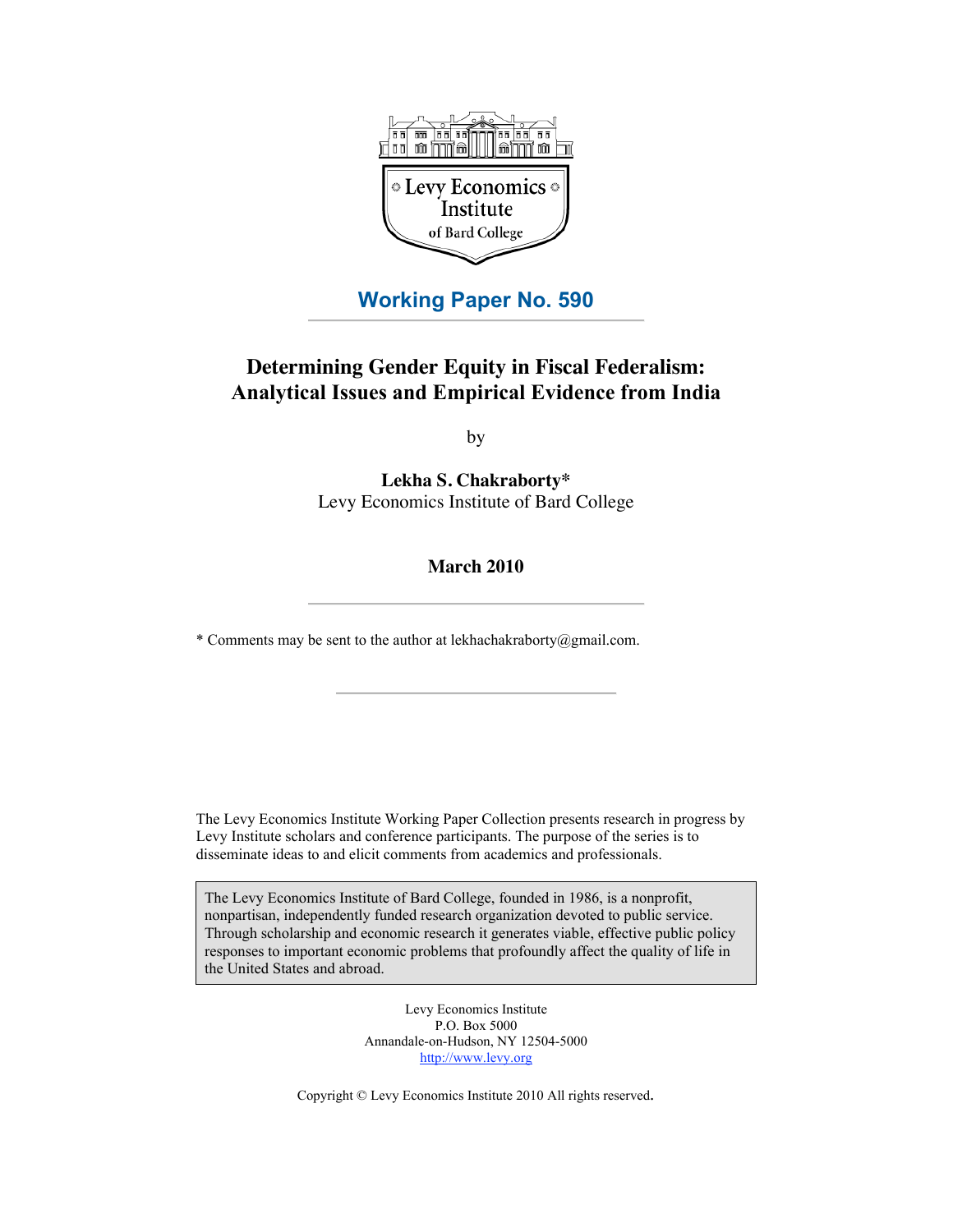#### **ABSTRACT**

Despite the policy realm's growing recognition of fiscal devolution in gender development, there have been relatively few attempts to translate gender commitments into fiscal commitments. This paper aims to engage in this significant debate, focusing on the plausibility of incorporating gender into financial devolution, with the Thirteenth Finance Commission of India as backdrop. Given the disturbing demographics—the monotonous decline in the juvenile sex ratio, especially in some of the prosperous states of India—there can be no valid objection to using Finance Commission transfers for this purpose. A simple method for accomplishing this could be to introduce some weight in favor of the female population of the states in the Commission's fiscal devolution formula. The message would be even stronger and more appropriate if the population of girl children only—that is, the number of girls in the 0– 6 age cohort—is adopted as the basis for determining the states' relative shares of the amount to be disbursed by applying the allotted weight. A special dispensation for girls would also be justifiable in a scheme of need-based equalization transfers. While social mores cannot be changed by fiscal fiats, particularly when prejudices run deep, a proactive approach by a high constitutional body like the Finance Commission is called for, especially when the prejudices are blatantly oppressive. Indeed, such action is imperative. The intergovernmental transfer system can and should play a role in upholding the right to life for India's girl children. That being said, it needs to be mentioned that it is not plausible to incorporate more gender variables in the Finance Commission's already complex transfer formula. In other words, inclusion of a "gender inequality index" in the formula may not result in the intended results, as the variables included in the index may cancel one another out. Accepting the fact that incorporating gender criteria in fiscal devolution could only be the second-best principle for engendering fiscal policy, the paper argues that newfound policy space for the feminization of local governance, coupled with an engendered fiscal devolution to the third tier, can lead to public expenditure decisions that correspond more closely to the revealed preferences ("voice") of women. With the  $73<sup>rd</sup>$  and  $74<sup>th</sup>$  constitutional amendments, this policy space is favorable at the local level for conducting gender responsive budgeting.

**Keywords:** Fiscal Decentralization; Federalism; Fiscal Transfers; Gender

**JEL Classifications:** H77, J16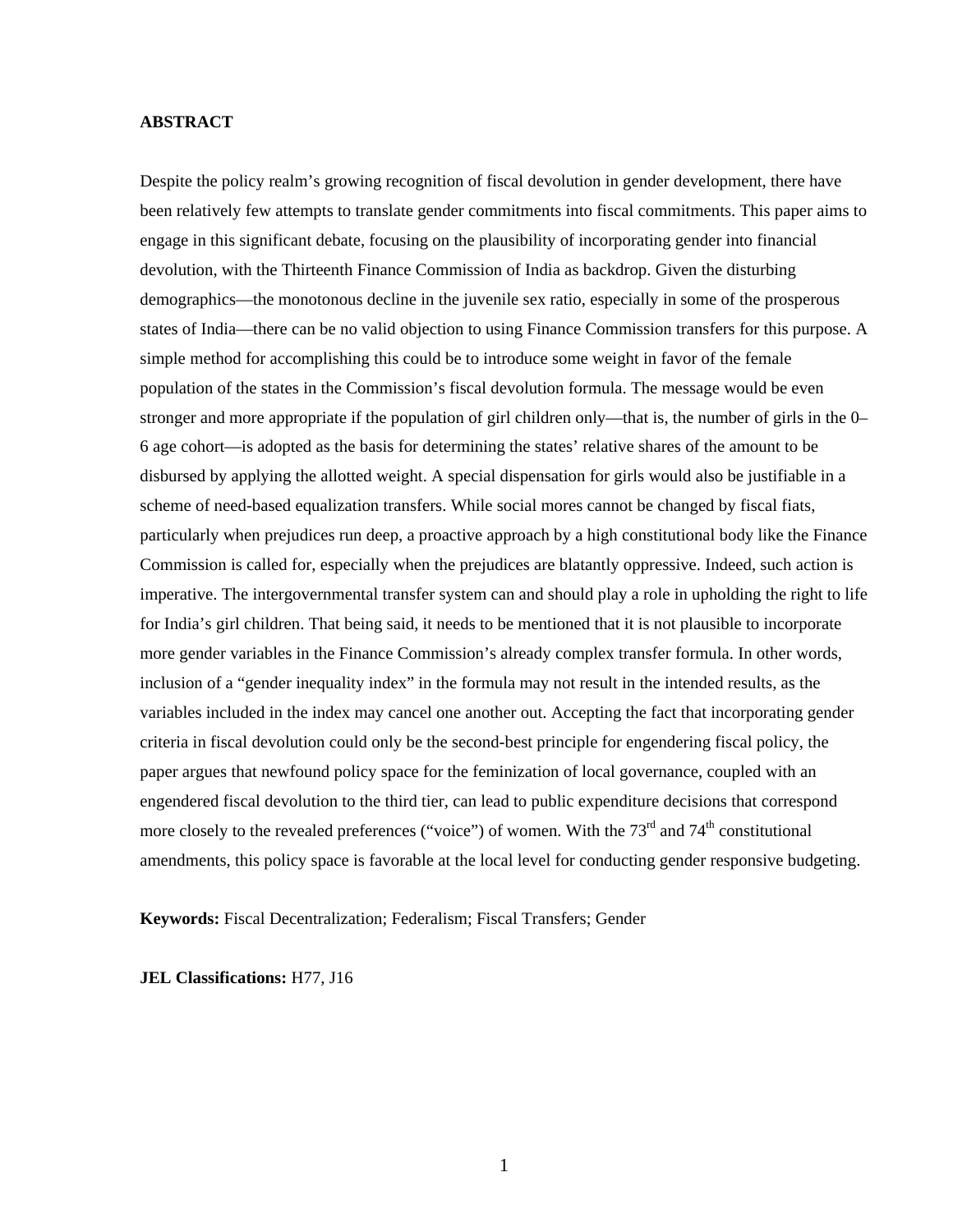## **I. INTRODUCTION**

 $\overline{a}$ 

Despite the growing recognition of fiscal devolution in gender development in the policy realms, there have been relatively few attempts on the translation of gender commitments into fiscal devolution commitments.<sup>1</sup> This paper aims to take on this rare range of significant debate, focusing on the plausibility of incorporating gender into financial devolution against the backdrop of the Thirteenth Finance Commission of India. It is particularly relevant in this context that India is the first country to institutionalize gender budgeting *within* its Ministry of Finance, adhering to the budgetary accounting framework and analyzing the possibilities of changes in the budgetary classification to integrate gender budgeting in the mainstream budgets.

There can be hardly two opinions on the fact that the new-found policy space of feminization of local governance in India, coupled with fiscal devolution to the third tier, may provide an impetus to adopt the *gender lens* more effectively in formulating gender-sensitive fiscal policies. It could be based on dual conjectures. Firstly, greater fiscal autonomy at the local level, with effective feminization of governance, can make a transition in the budgetary decisions by incorporating gender concerns. Secondly, it helps to identify spatial gender needs, which is a step ahead from existing homogeneous *one-size-fits-all* gender budgeting policies.

The arguments set above are within the analytical framework of fiscal decentralization. Theoretically, fiscal decentralization is neither good nor bad for efficiency and equity in terms of gender. The effects of fiscal decentralization depend on institutional mechanism design, which relates to the degree of decentralization and how decentralization policy in terms of intergovernmental transfers, along with functional and financial assignment at the subnational levels and institutions, interact. The principle of subsidiarity states that fiscal decentralization is good for efficiency and equity in the economy based on the rationale that local governments, which are closer to citizens, are more efficient in the provisioning of public services than the higher levels of government. This rationale holds good in terms of gender development, as local governments have better information on gender differentials regarding needs and preferences.

 $1$ <sup>1</sup> The scarce literature in this realm that looks into the fiscal decentralization process through a gender lens for selected countries was contributed by the National Institute of Public Finance and Policy in its working paper series, particularly Rao and Chakraborty (2006), Chakraborty and Bagchi (2007), and Chakraborty (2005a, 2005b, 2006a, 2006b, 2006c, 2007a, and 2007b).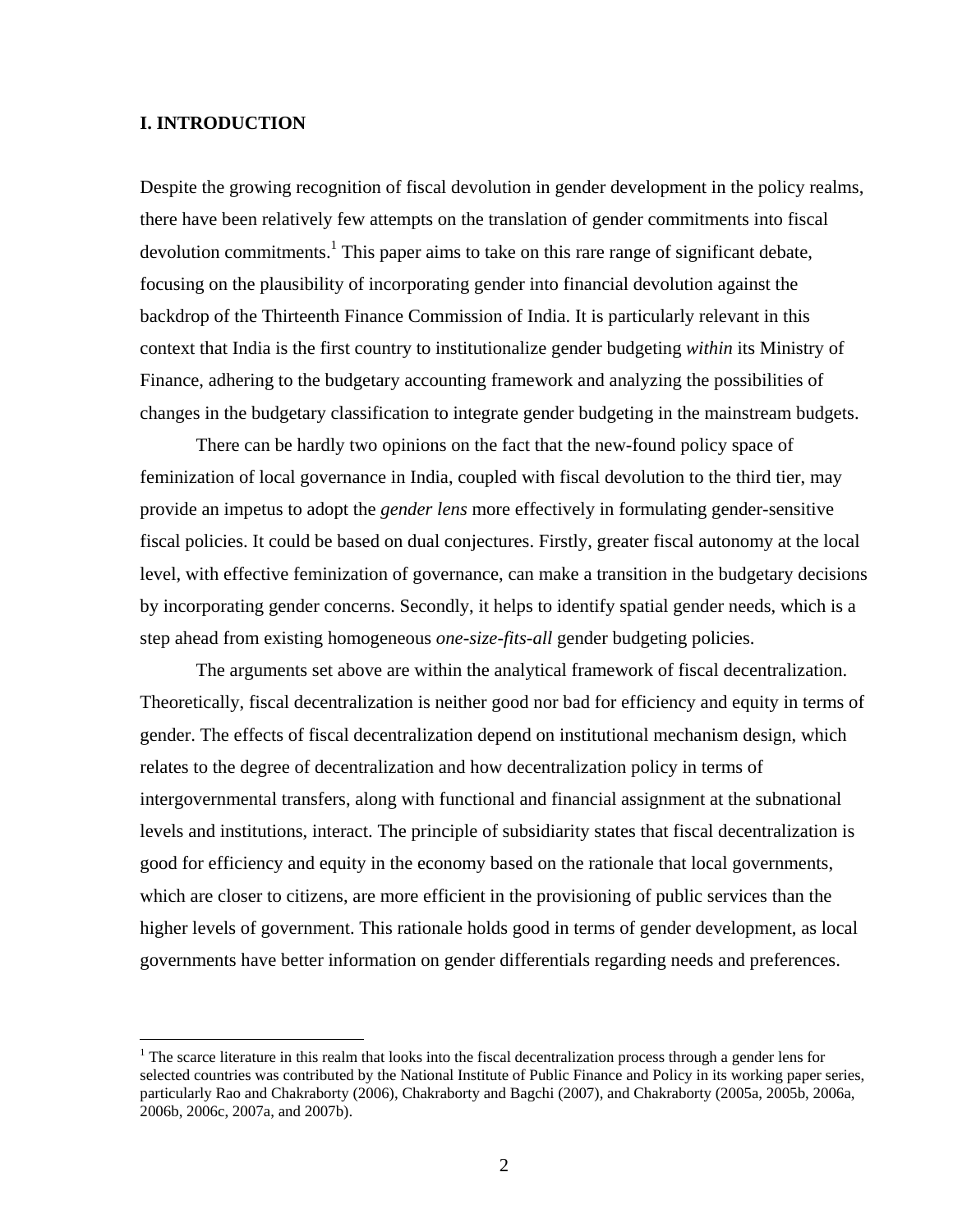The rest of the paper is organized as follows. Section 2 provides theoretical issues related to gender and fiscal federalism, while section 3 provides a briefing on the existing policy initiatives on incorporating gender into fiscal policy in India. Section 4 critically reviews the process of fiscal devolution through a *gender lens* at the aggregate level. Section 5 concludes.

## **II. THEORETICAL ISSUES**

The theoretical underpinnings of the rationale of incorporating gender into intergovernmental fiscal transfers are accountability ("voice" and "exit"), information symmetry, transparency, and appropriate size of government at the local level for effective service delivery. The degree of accountability ("voice") in integrating gender in an intergovernmental fiscal setup is based on dual conjecture—first, the accountability of the subnational government to the higher tier of government and second, to the electorate. The former limits the latter, especially in cases where financial decisions are centralized, but the provision of public goods is decentralized. The separation of finance from functional assignment can lead to inefficiencies, the most oft-cited problem being unfunded mandates. On the other hand, the real autonomy in the decision making of the Elected Women Representatives (EWR) plays a crucial role in integrating gender-specific needs in the fiscal policies and their accountability to the electorate gets constrained if the flow of funds is through deconcentrated intermediate levels with accountability to the central government. However, fiscal policy in a federal setting promotes government accountability, particularly in geographically or demographically large nations (Stern 2002). Participatory local governments are generally better informed about the needs and preferences of the local population than the central government is and is the entry point of integrating gender concerns. It helps to improve efficiency in resource allocation, minimize transaction costs in designing and implementing the development policies, and ensure better incentive mechanisms and accountability. In fiscal federal setup, monitoring and control of governance by local communities is easier in principle. At the subnational level, elected governments can be expected to be generally more accountable and responsive to the gender concerns, and more effective in involving the women in the sociopolitical development processes. Decisions at the subnational level give more responsibility, ownership, and, thus, incentives to local agents and local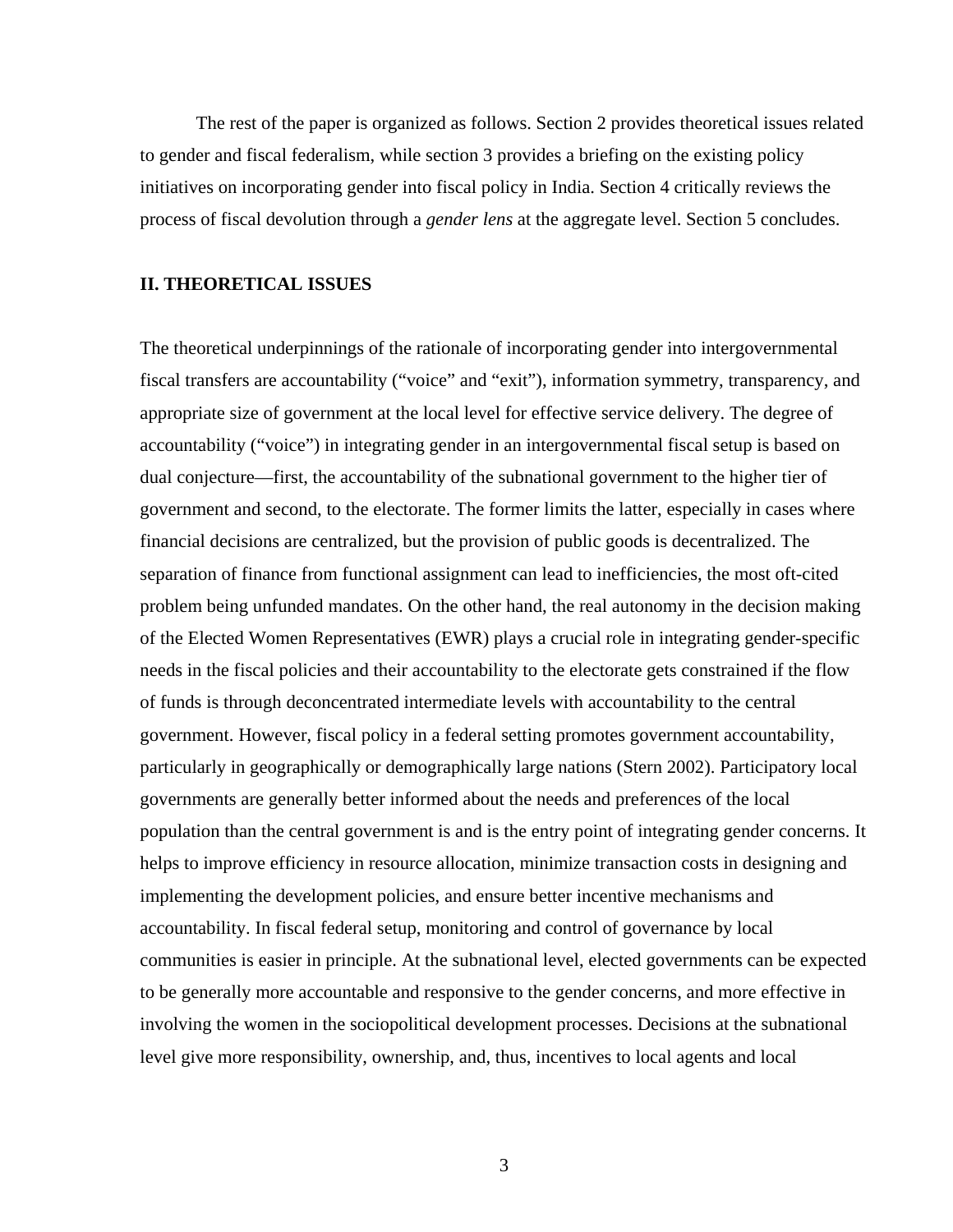information can often identify cheaper and more appropriate ways of providing public goods (Stern 2002; Bardhan and Mookherjee 1999).

Another risk of incorporating gender in the intergovernmental fiscal transfer mechanism is the dominance of elite groups within the jurisdiction and their influence in control over financial resources and in the public expenditure decisions related to the provisioning of public goods and governance. There is growing evidence that power at the local level is more concentrated, more elitist, and applied more ruthlessly against poor than at the center (Griffith 1981). This is referred to as *elite capture* in theoretical literature. In such a setting, the voice of women elected as representatives may get neutralized by political pressure groups. In addition, if the women in governance are comparatively less empowered, with minimum/no education and basic capabilities, their ad hoc decisions on the systems of public goods and services will not have any major impact on poor and needy women. The benefits of decentralized socioeconomic programs would be captured by the local elite and, in turn, result in underinvestment in public goods and services for poor women. This is particularly true in the context of heterogeneous communities and underdeveloped rural economies (Bardhan 1999; Galasso and Ravallion 2000).

The aberrations in voice may induce the possibility of greater corruption at local levels of government than at the national levels; in turn, corruption deepens capability deprivation. There is empirical evidence indicating that decentralization increases corruption and reduces accountability (Rose-Ackerman 1997; Tanzi and Davoodi 2000), however, empirical evidence favors the hypothesis that the participation of women in governance structure lessens the possibilities of corruption (Swamy et al. 2001). The gender differences in the incidence of corruption may range from personality traits (honesty, law-abiding), to the degree of access to networks of corruption, or to lack of proper knowledge of how to engage in corrupt practices. It may also be the case that voice may be a "proxy voice" if the elected women are not empowered and their male relatives operate the local bodies. However, effective participation of female representatives at the local level can change the priorities in budgeting, bring accountability, and ensure quality and efficiency of public goods and services.

The axiom of "exit," which provides yet another mechanism for accountability, refers to the mobility of population. Theoretically, citizens who are dissatisfied with the public provisioning of services by one local government can "vote with their feet" by moving to another jurisdiction that better meets their preferences. In practice, there are many constraints on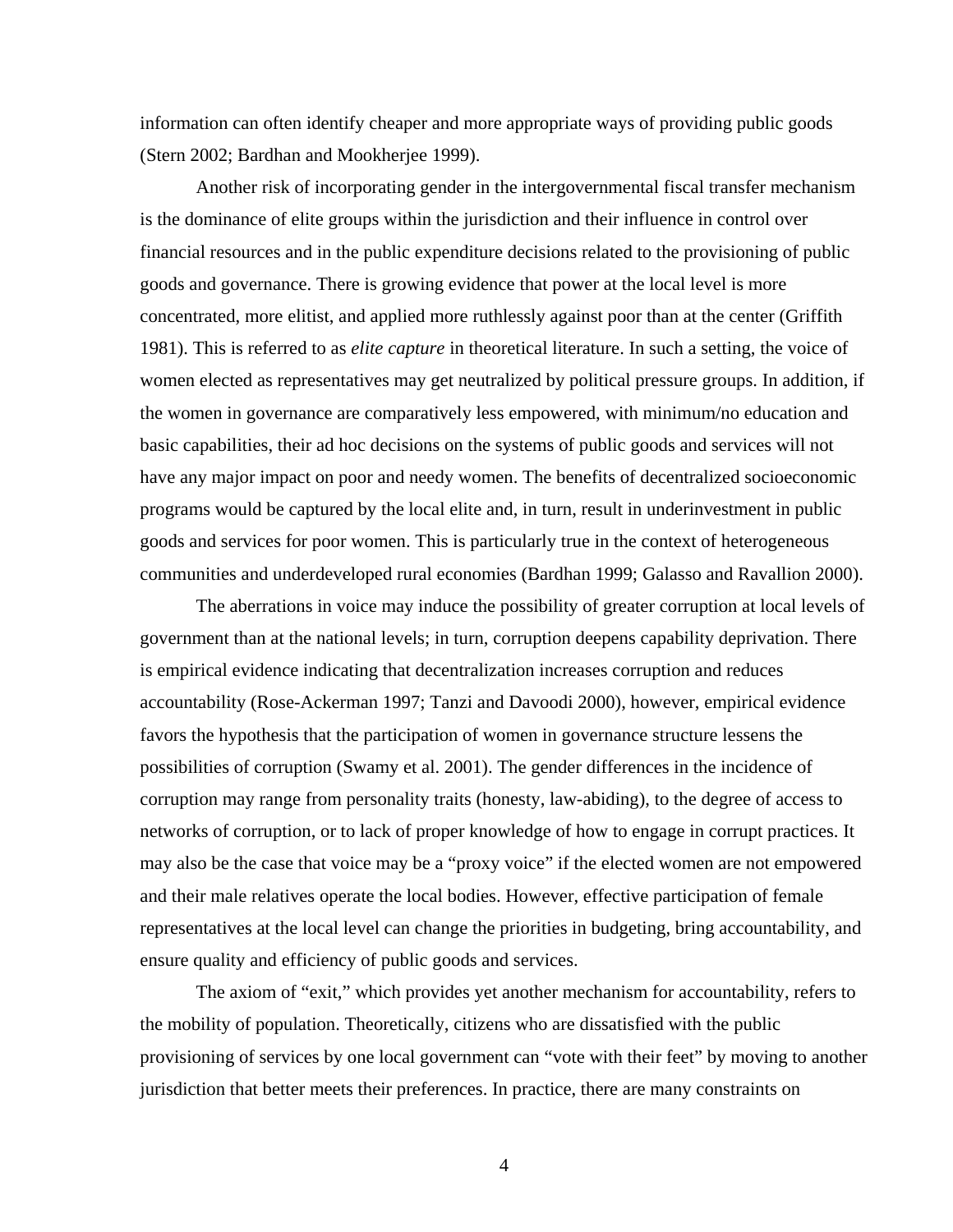interjurisditional mobility, especially in case of women. In spite of these constraints, there are evidences of interjurisditional labor mobility by women for wage employment. This reveals that factors beyond local service provision in physical and social infrastructure often influence citizen's decision about where to locate. Interjurisditional labor mobility may be an instrument of local accountability when citizens reveal their preferences by strengthening exit.

 A centrally determined *one-size-fits-all* gender policy cannot be a solution to redress gender inequities in a country with a vast population and heterogeneity across jurisdictions. Given the heterogeneity in the efficiency of public service provisioning across jurisdictions, it may be timely to consider the scope of *asymmetric federalism*<sup>2</sup> in the context of incorporating gender into fiscal policies. One way of looking at this is the process of accreditation where the subnational governments who pass minimum standards in service and product delivery, as well as specific attributes of governance, could be given greater autonomy in functions and finance. This requires benchmarking the governance of subnational governments, which may catalyse horizontal competition among the states. It can ensure gains in efficiency and increase productivity through the "Salmon mechanism," in which intergovernmental competition is activated by benchmarking the performances of other governments in terms of levels and qualities of services, levels of taxes, or more general economic and social indicators (Salmon 1987).<sup>3</sup> The voters and opposition parties compare the supply performance of their governments with the benchmark performance and influence supply decisions.<sup>4</sup> This gender-sensitive benchmarking of local governance can empower women to compare the relative performance of their governments in terms of the tightness of *Wicksellian connections*<sup>5</sup> and influence supply

<sup>&</sup>lt;sup>2</sup> "Asymmetric federalism" refers to federalism based on unequal powers and relationships in political, administrative, and fiscal arrangement spheres between the units constituting a federation. Asymmetry in the arrangements in a federation can be viewed both vertically (between central and states) and horizontally (among the states). If federations are seen as an "indestructible union of indestructible states," and the central government and states are seen to exist on the basis of equality, neither has the power to make inroads into the defined authority and functions of the other unilaterally (Rao and Singh 2004).

<sup>&</sup>lt;sup>3</sup> As cited by Breton and Fraschini (2004) and Rao (2006).

 $^{4}$  Breton (1996), Salmon (1987).

<sup>&</sup>lt;sup>5</sup> A *Wicksellian connection* is a link between the quantity of a particular good or service supplied by centers of power and the tax price that citizens pay for that good or service. Knut Wicksell (1896) and Erik Lindahl (1919) showed that if decisions regarding public expenditures and their financing were taken simultaneously and under a rule of (quasi) unanimity, a perfectly tight nexus between the two variables would emerge. Breton (1996) argued that competition between centers of power, if it was perfect and not distorted by informational problems, would also generate completely tight Wicksellian connections. In the real world, competition is, of course, never perfect and informational problems abound; as a consequence, Wicksellian connections are less than perfectly tight. Still, as long as some competition exists, there will be Wicksellian connections (Breton and Fraschini 2004).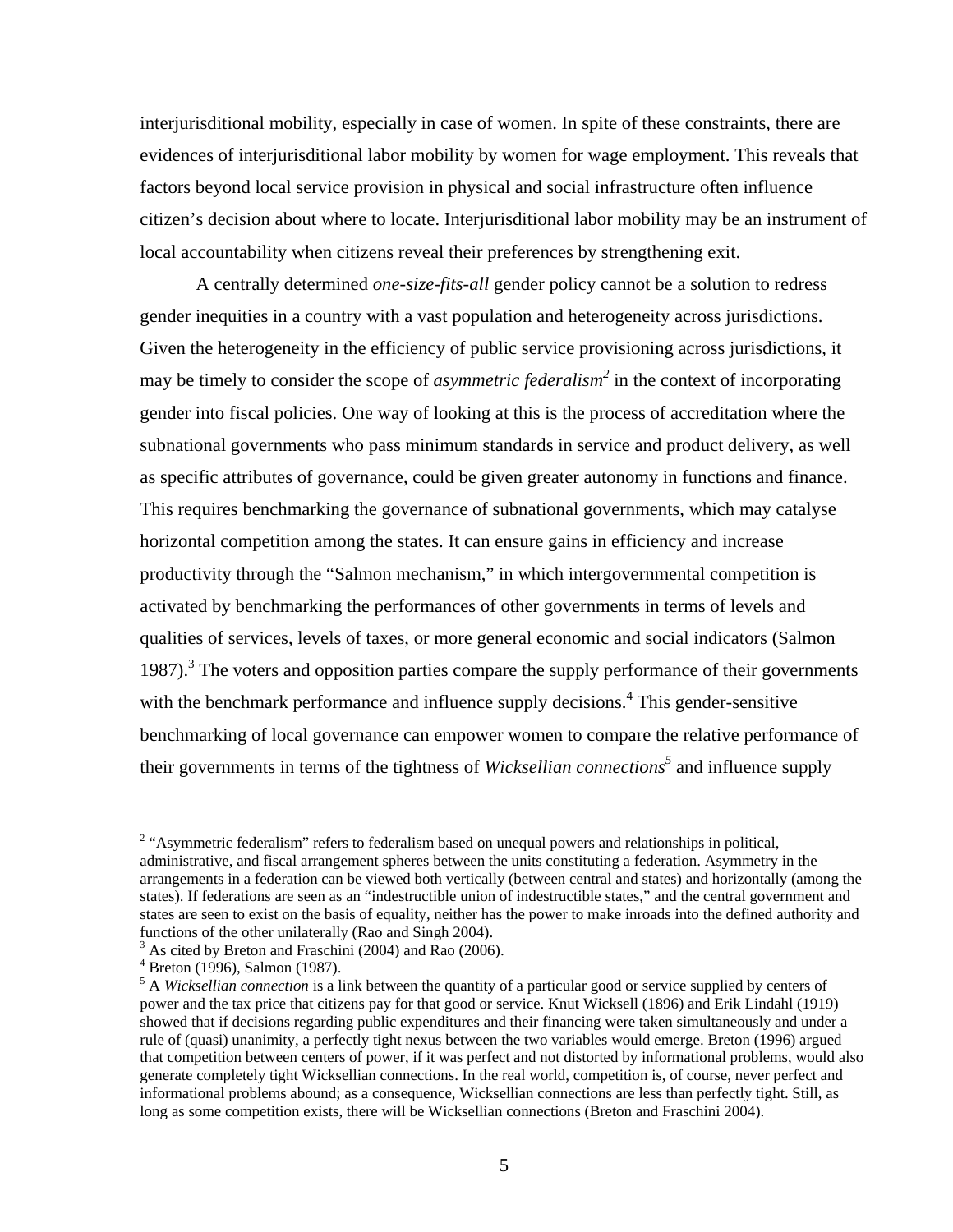decisions of their jurisdictions to design and implement appropriate policies and programs to ensure gender equity.

Intergovernmental competition and the mechanism of exercising choice by the citizenvoters, either through exit or by voice, helps to reveal preferences of public services (Rao 2002). The theoretical literature elaborated that competition results in innovations in the provision of public services and, in respect of public goods, it helps to identify the beneficiaries and impose user charges on them. However, the efficiency in the service delivery and welfare gains accrued and the enhancement of accountability depends on the nature of intergovernmental competition and political *institutions* (Breton 1996).

 Information symmetry is one of the important factors in holding subnational governments accountable. When policymakers are in close proximity to the people they serve, the information they receive tends to be more accurate regarding the needs and demands of citizens across gender as they participate effectively and exercise their voice in terms of revealing preferences. The higher the information symmetry, the higher the accountability and transparency of the local government. Information symmetry can reduce the transaction costs on both the provider's and the citizen's side.

The size of the lowest tier of the government varies significantly across countries. It is often argued that the smaller the size of the local government, the higher the inefficiency in public service delivery. It is often because of a lack of capacity to manage all the functions assigned to them. On the other hand, the smaller the size of local governments, the greater the participation and accountability become. The real challenge at this point is a judicious structure of local government that is not only politically acceptable, but also can provide efficient delivery of public services. The appropriate scale for key services should be an important element in the governance structure at the local level.

There is no direct attempt so far to incorporate gender concerns in the intergovernmental fiscal relations in India. Given the asymmetries in the assignment of functions and finance, a significant prerequisite of integrating gender into intergovernmental transfers is to lessen the *unfunded mandates.* However, it is also important to gender sensitize the transfer system, as a major share of local government revenue is fiscal transfers.

The point to be noted here is that it would be ideal to incorporate gender in specificpurpose transfers (conditional) rather than in general-purpose transfers (unconditional). The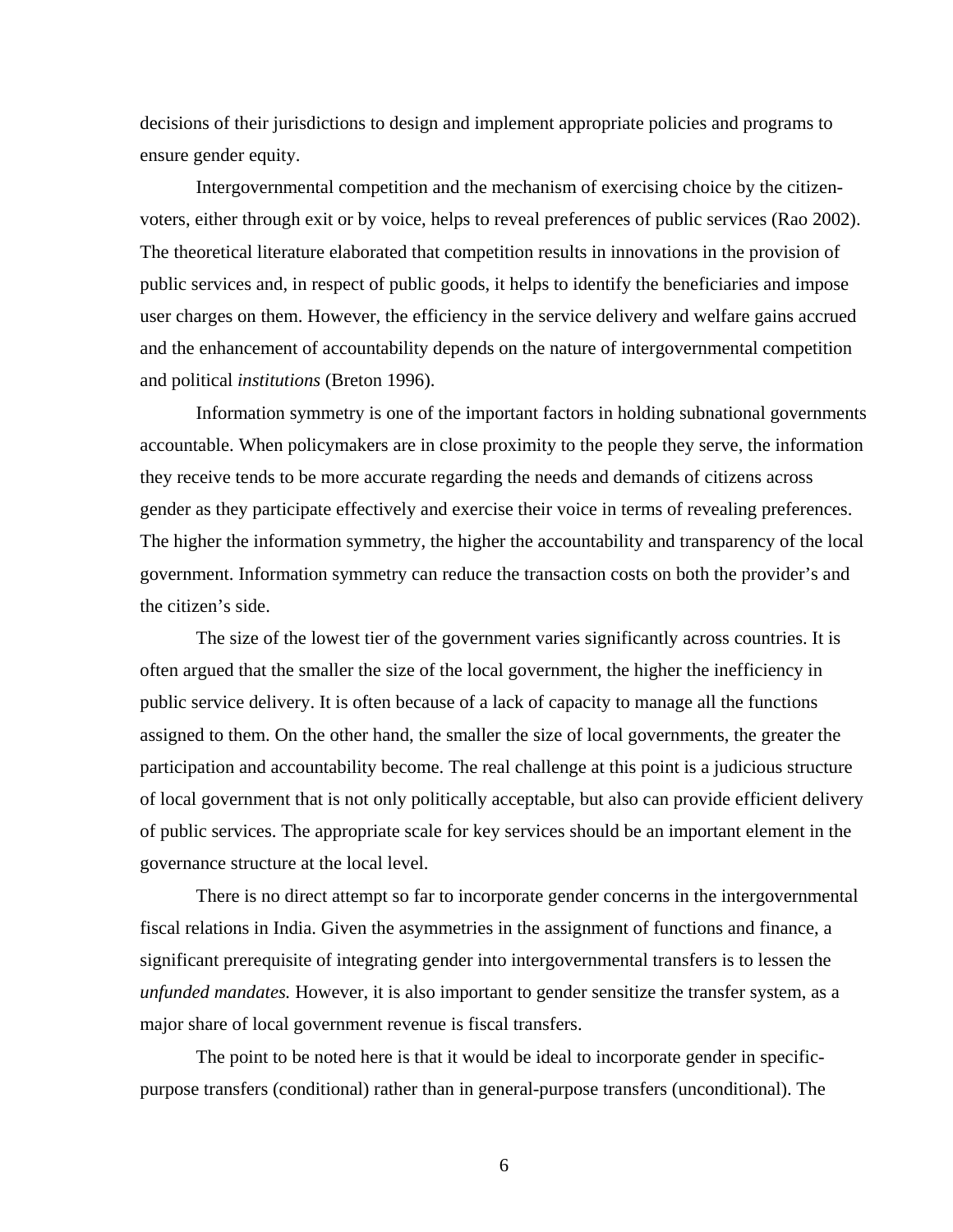objective of the general-purpose transfer system is to offset the fiscal disabilities and it is desirable to keep the transfer system formula-based, simple, equitable, and without perverse incentives. Any attempt to include a gender component in general-purpose transfers may make it complex and create incentives against undertaking measures to improve gender equity. On the other hand, the objective of specific-purpose transfers is ensuring minimum standards in access to specified services, such as basic education, healthcare, water supply, sanitation, and antipoverty interventions.

Ideally the transfer system for gender equity should have a judicious mix of both generalpurpose and specific-purpose transfers. The objective of the general-purpose transfers is to enable all subnational jurisdictions to provide normatively determined standards of public services. On the other hand, it is important to design specific transfers to implement direct programs that would enhance the capabilities and entitlements of women, which, in turn, would help them to release the time locked up in the unpaid activities of the care economy and enable them to participate in paid work in the market economy.

# **III. KEY INITIATIVES ON GENDER-SENSITIVE FISCAL POLICY IN INDIAN FEDERALISM**

India is a pioneering country in institutionalizing gender budgeting within its Ministry of Finance. The process of gender budgeting in India gathered momentum with the National Institute of Public Finance and Policy (NIPFP) study (Lahiri, Chakraborty, and Bhattacharyya 2003). To provide the analytical framework for gender budgeting, the NIPFP study constructed an econometric model to link spending on public education and health to the Gender Development Index (GDI), showing the positive effect of such spending on this indicator (GDI) of gender inequality (box 1). This approach does not refute the widely explored link between economic growth and (gender-sensitive) human development, rather it confirms this link through higher public expenditure, particularly through healthcare and education (Chakraborty 2003a).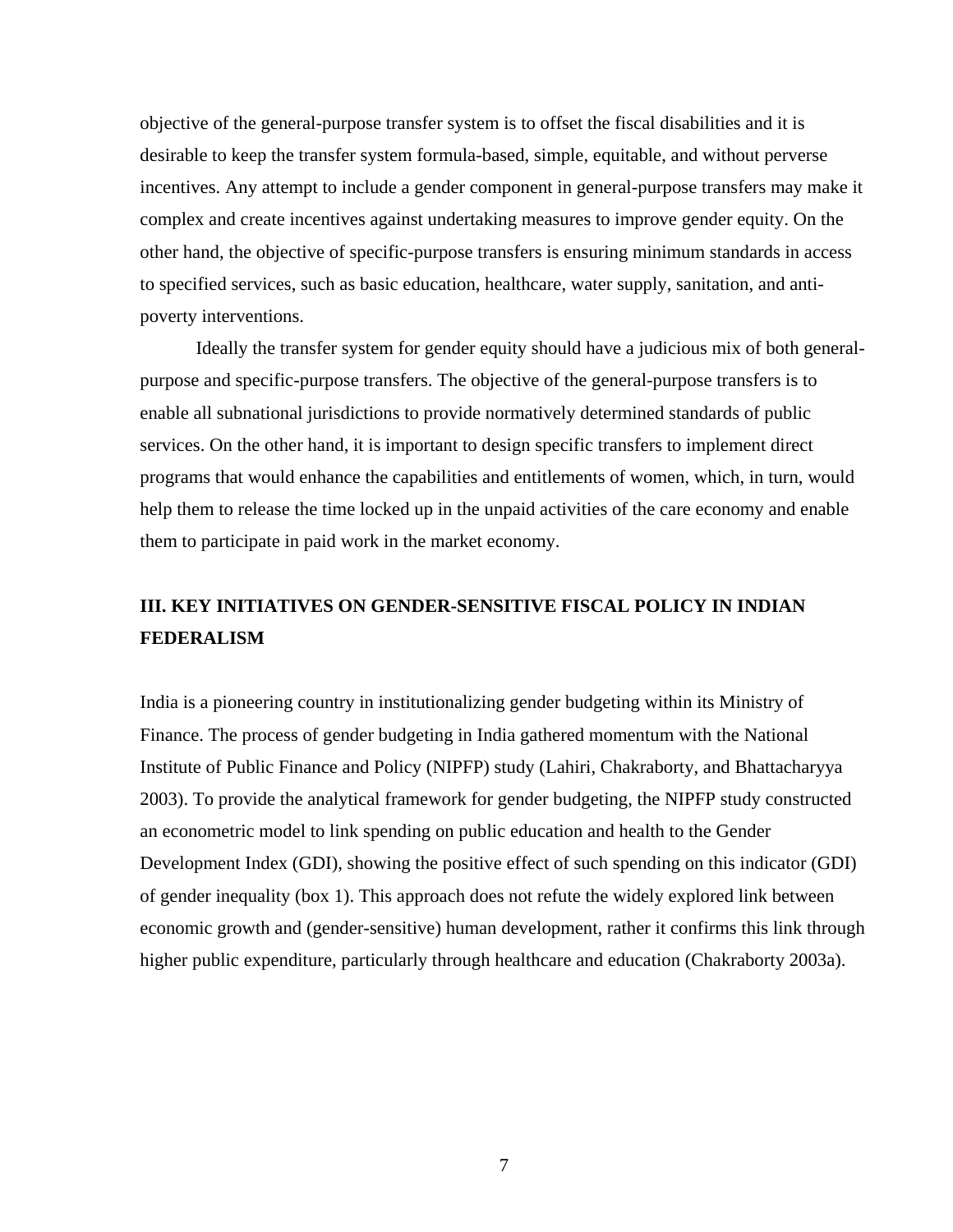#### **Box 1**

#### **Gender Development Index**

The Human Development Index [HDI] is a gender-neutral measure of the average achievements of a country in three basic dimensions of human development: longevity, knowledge, and a decent standard of living. Longevity is measured by life expectancy at birth; knowledge by adult literacy and the combined gross primary, secondary, and tertiary enrollment ratio; and standard of living by Gross Domestic Product (GDP) per capita in U.S. dollars in purchasing power parity (PPP) terms.

Let L denote life expectancy at birth in years; A adult literacy as percent; E combined gross primary, secondary, and tertiary enrollment ratio in percent; and Y per capita GDP in PPP U.S. dollar terms. The value of each variable for a country is transformed into its deviation from the minimum possible value of the variable expressed as a proportion of the maximum deviation possible, i.e., maximum less minimum. Thus, after transformation we have:

 $L^* = (L-25)/(85-25)$ ,  $A^* = A/100$ ,  $E^* = E/100$ , and  $Y^* = (Y - \min Y)(\max Y - \min Y)$ .

Given the minimum life expectancy for women and men of 27.5 years and 22.5 years, respectively, the average minimum life expectancy is taken as  $25$  [=  $(27.5 + 22.5)/2$ ]. Similarly, maximum life expectancy is taken as 85. The maximum and minimum of both adult literacy and enrollment are taken as 100 and 0, respectively. The maximum and minimum for Y are exogenously fixed. HDI is computed as:

$$
{L^* + (2/3 \times A^* + 1/3 \times E^*) + Y^*}/3.
$$

The Gender Development Index (GDI) uses the same variables as HDI, but adjusts for the degree of disparity in achievement across genders. The average value of each of the component variables is substituted by "equally distributed equivalent achievements." The equally distributed equivalent achievement for a variable is taken as that level of achievement that, if attained equally by women and men, would be judged to be exactly as valuable socially as the actually observed disparate achievements. Taking an additively separable, symmetric, and constant elasticity marginal valuation function with elasticity 2, the equally distributed equivalent achievement  $X_{\text{ede}}$  for any variable X turns out to be:

$$
X_{ede} = [ n_f (1/X_f) + n_m (1/X_m)]^{-1}
$$

where  $X_f$  and  $X_m$  are the values of the variable for females and males, and  $n_f$  and  $n_m$  are the population shares of females and males, and  $X_{\text{ede}}$  is a "gender-equity-sensitive indicator" (GESI).

Thus, for this chosen value of 2 for the constant elasticity marginal valuation function, GDI is computed as:

 ${L_{ede} + (2/3 \times A_{ede} + 1/3 \times E_{ede}) + Y_{ede}}$ /3.

Given the limited scope of *trickle-down effects* of economic growth-promoting strategies, the role of fiscal policy stance in gender-sensitive human development proceeds from market failures of one kind or another. Fiscal policy stance is a key policy instrument to ensure human development (in particular, gender development) and rests on the fact that the functioning of the market cannot, by itself, activate the signaling, response, and mobility of economic agents to achieve efficiency in both static (allocative efficiency) and dynamic (shift in the production frontier) terms. This is all the more relevant at the subnational levels of fiscal policy stance, as the provisioning of *merit goods* like education and health are provided at the subnational level. The rubric of gender budgeting owes its roots to these analytics.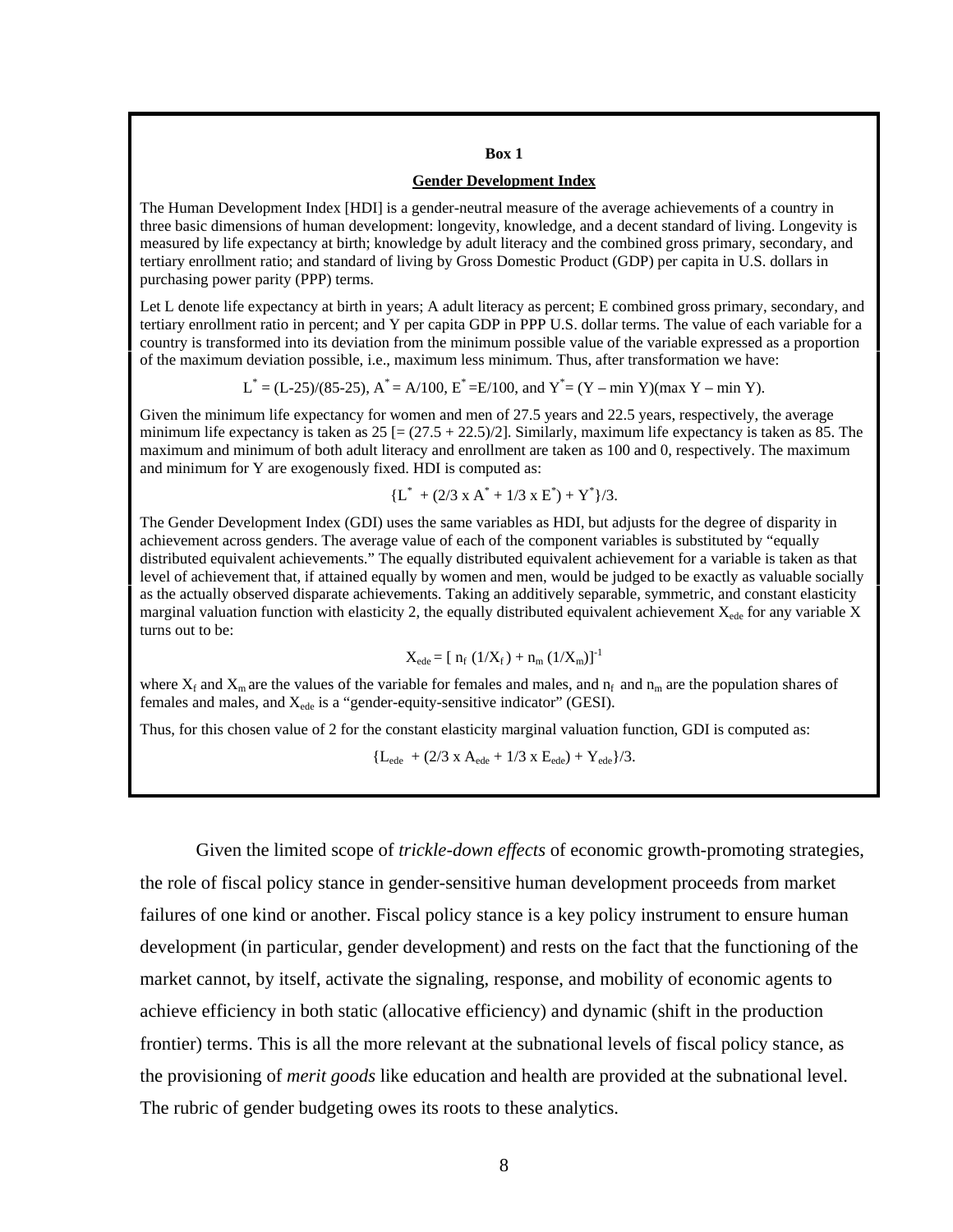What manifests gender budgeting in India? It is important to recall in this context that gender budgeting is a step ahead from the *Women's Component Plan* (WCP)—the strategy adopted by the *National Development Council*, one of the highest policymaking bodies in the country—for achieving the specific objective of the Ninth Five Year Plan (1997–2002), the empowerment of women. The WCP is confined to only the plan expenditure of the government and is thus partial. However, the WCP is designed to ensure that not less than 30 percent of funds and benefits flow to women from the developmental sectors. Accepting that earmarking money for women through WCP is only a *second-best principle of gender budgeting,* the NIPFP study has attempted an analysis of the whole budgetary process through a gender lens. The WCP would have been more effective had there been a differential targeting of expenditure emanating from the identification of appropriate programs for women in various sectors. In other words, reprioritizing the expenditure based on a generic list of appropriate programs and policies for women might be more effective than *ad hoc targeting* of 30 percent across sectors.

The major debate in India on gender budgeting in the initial phase went much beyond the mechanics of adopting a homogenous 30 percent WCP to the very rationale of conducting gender budgeting itself. The *gender diagnosis* analysis carried out by NIPFP justified the need for conducting gender budgeting based on the empirical evidence that as women and men are at asymmetric levels of socioeconomic development in India, the existing gender neutrality of budgets can lead to many unintentional negative consequences, translating the gender neutrality of budgets into gender blindness. The study provides some selected indicators of the status of women in India, showing the degree of disadvantage, especially in health, education, and work participation. The study also evaluated the existing degree of gender inequality in India, presenting an interesting application of HDI, GDI, and  $GEM<sup>6</sup>$  (Stotsky 2006). The NIPFP study also expostulated that integrating gender perspective into budgetary policy has dual dimensions of *equality* and *efficiency*. From the *efficiency* consideration, what is important is the social rate of return of investment in women, in some cases, this can be greater than the corresponding rate for men. The study highlighted that *gender inequality is inefficient* and costly to development.

<sup>&</sup>lt;sup>6</sup> The Gender Empowerment Measure (GEM) attempts to capture gender inequality in key areas of economic and political participation and decision making. It differs from the GDI in that it focuses on women's opportunities rather than on gender inequality in basic capabilities. The GEM is constructed on the basis of the percentage share of men and women in: (i) Parliament; (ii) administrative and managerial positions and professional and technical jobs; and (iii) unadjusted GDP per capita.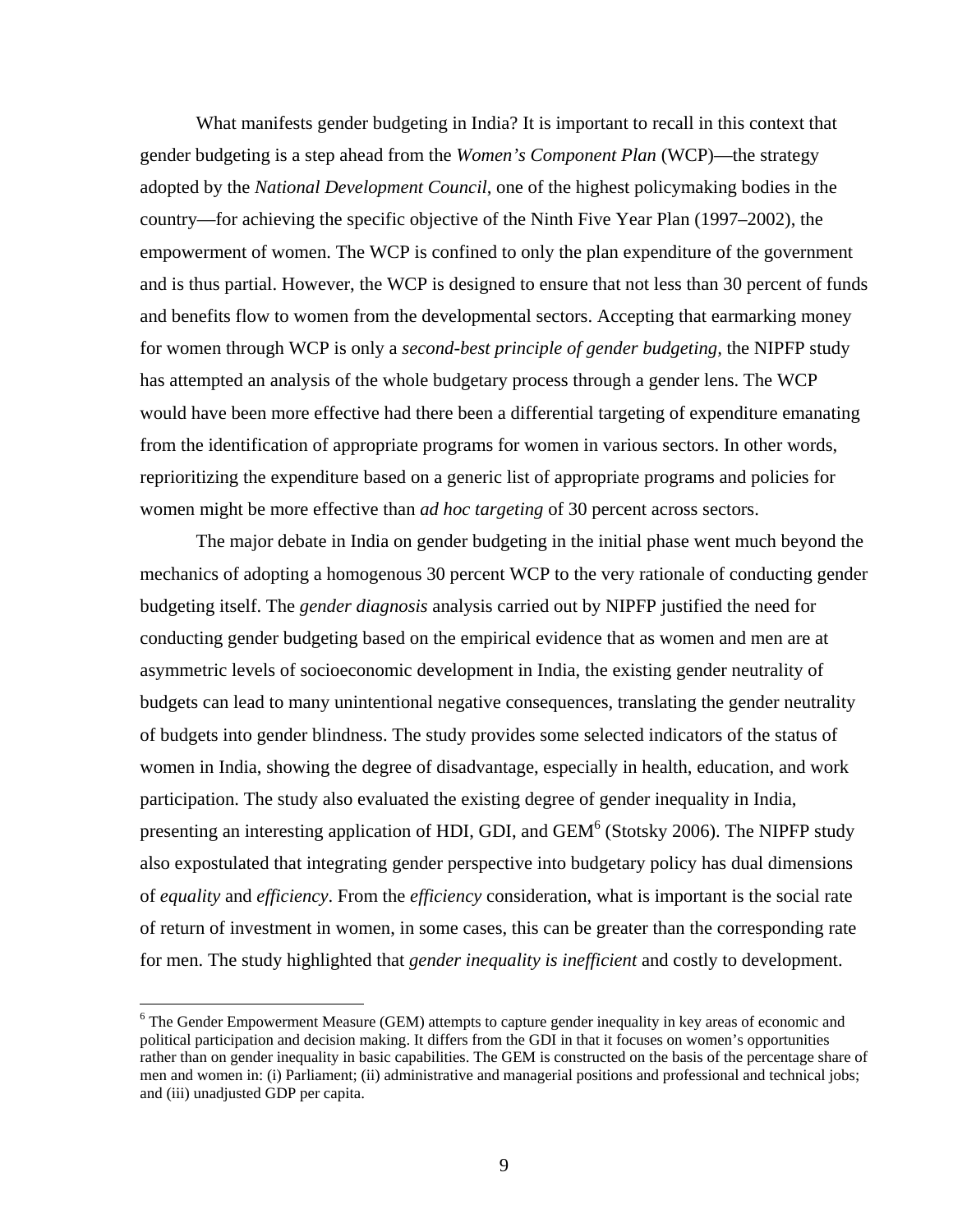Through these discussions, the NIPFP study was rooting its rationale for gender budgeting in *externalities*, a notion that encompasses equity as well as efficiency considerations. Gender budgeting intrinsically recognizes these dual dimensions and assumes that fiscal policy stance can be used to internalize the externalities through various policy instruments including taxation, subsidies, and public expenditure.

While discussing the externalities through a gender lens, an important point that needs to be highlighted is the *labor force exogeneity in the treatment of the care economy*<sup>7</sup> in the prevalent macroeconomic policymaking, which is dubious. The intrahousehold gender asymmetries in the intensity and allocation of time and the choices regarding labor force participation in the *care economy* have always been invisible in the macro policies. Recognizing that the dynamic interaction between dual sets of economic activity mark the microfoundations of engendering macroeconomic policies, the NIPFP study applies global substitution criteria of price variables to the time use budgets to value the care economy across selected states in India (within the framework of extended production boundary of *Systems of National Accounts* [SNA] 1993, [box 2]) and, in turn, integrates this into macro policies. Realizing that the allocation and efficiency of time spent in the *care economy* might be more important to economic welfare than market economy through its positive externalities, the study has recommended integrating the inferences from time use budgets in gender budgeting. The point to be noted here is that the gender budgeting policies related to the *care economy* would be more effective at the decentralized levels of government through *social multiplier* effects.

 $\overline{a}$ 

 $7$  The care economy represents domestic (reproductive) work together with voluntary community work.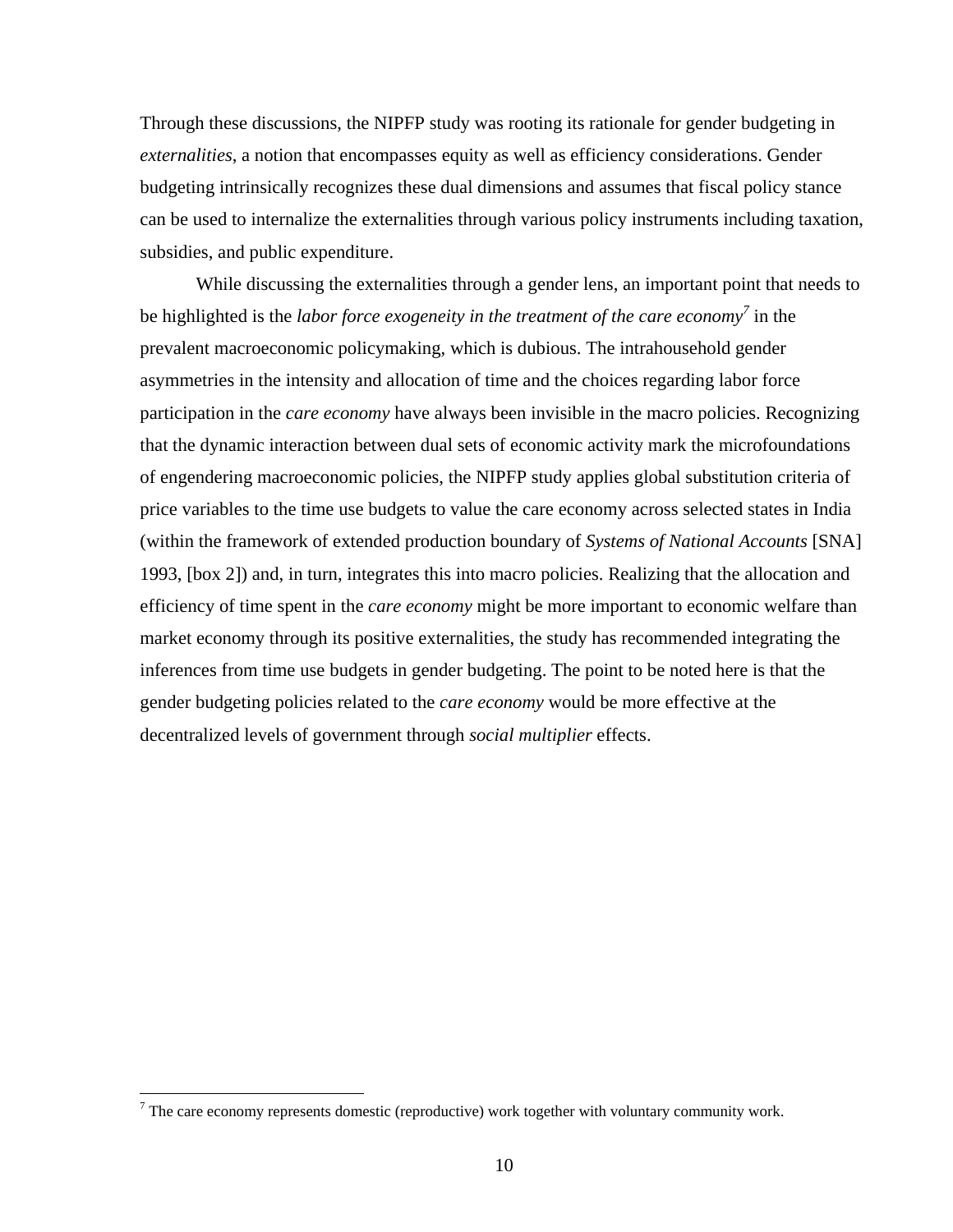#### **Box 2**

#### **Systems of National Accounts 1993**

The 1993 System of National Accounts (SNA) limits economic production of households for their own consumption to the production of *goods* alone and excludes the own-account production of personal and domestic services (except for the services produced by employing paid domestic staff, the own-account production of housing services produced by employing paid domestic staff, and the own-account production of housing services by owner-occupants). This allows the SNA to avoid valuing activities such as eating, drinking, and sleeping, which are difficult for a person to obtain from another person. But, in the process, activities such as fetching water from the river or the well, collecting fuel wood, washing clothes, house cleaning, and preparation and serving of meals, as well as care, training, and instruction of children and care of sick, infirm, or old people also gets excluded from the definition of economic activity. These services are mostly performed by women, but can also be procured from other units. While these activities are excluded partly because of the inadequate price systems for valuing these services, this exclusion principle leads to the economic invisibility and a statistical underestimation of women's work. It is interesting to recall in this context the famous economist Pigou's comment that if a housemaid employed by a bachelor were to marry him, national income would fall, since her previously paid work would now be performed unpaid.

SNA 1993 suggests development of estimates for the value of household production of services for own use in satellite accounts of an alternative concept of gross domestic product (GDP). Estimation of the "unpaid" work of women in the care sector can suggest a quantification of the contribution of women to the economy. The quantification can also be useful for two more reasons. First, it would provide a fuller understanding of how resources and time are allocated in the economy. Second, it would indicate the extent to which economic development and the associated feminization of labor—through the substitution of own-account production of services by purchases from the market (for example, households using self-service laundry services instead of washing at home)—would give a fillip to the growth rate of GDP as it is measured. Monitoring such estimates over time can also help in understanding the effect of policies on these ownaccount production of services, which are critical for welfare.

**Source:** Systems of National Accounts, UNSD (1993); Lahiri, Chakraborty, and Bhattacharyya (2002)

The methodology adopted by NIPFP for gender budgeting received wide attention due to its simplicity and practicability in conducting gender budgeting *within* the country and *between*  countries. Stotsky (2006) noted that it represents an interesting effort at focusing on the genderdifferentiated effects of budgetary spending and, although the linkages of such spending to gender disparity measures and economic growth and welfare are only treated in brief, it provides a framework for such analyses to support sensible budget-making. Within the analytical framework of gender budgeting, a few matrices have been developed by NIPFP to categorize the financial inputs from gender perspective. These analytical matrices for categorizing public expenditure through a gender lens are: (i) specifically targeted expenditure to women and girls; (ii) pro-women allocations, which are the composite expenditure schemes with a significant women's component (that is, a scale of  $30 \le E \le 100$ ; at least 30 percent targeted for women);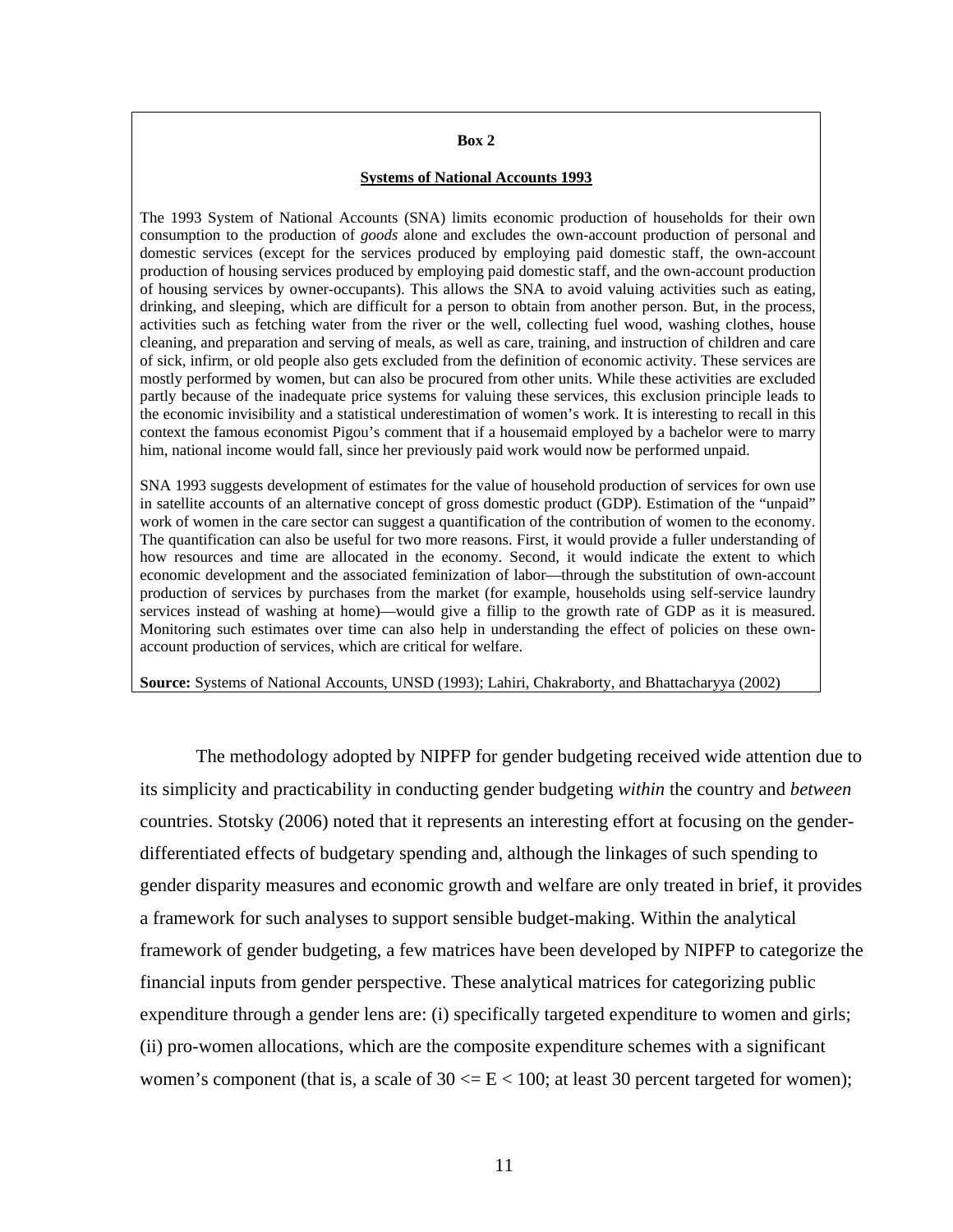and (iii) residual public expenditures that have gender-differential impacts (that is, a scale  $0 \le E$ < 30). These three analytical matrices neatly fit into the existing program budgeting framework in India. These matrices hold good even with the transition of the existing accounting system to International Monetary Fund's *Government Finance Statistics*, where government budgets are broken down into functional and economic categorizations. This is possible through: (i) organizing the budgetary data either by examining gender-disaggregated public expenditure, benefit incidence analysis (BIA) or (ii) by segregation of gender-specific allocations in the budget and accounts by introducing a new budget head of account. A gender-disaggregated public expenditure BIA involves the measurement of the *unit cost* of providing a particular service and the number of *units utilized* by gender. The paucity of gender-disaggregated data on services utilized constrains such a BIA for a variety of public services. Furthermore, theoretically, all public goods and services cannot be gender partitioned.

 The policy series on ex-post gender budgeting analysis, published by NIPFP and based on their methodology, was revealing. Higher budgetary allocation for women *per se* does not translate into higher spending, as there has been significant deviation between *budget estimates*  and *actuals.* It is important to note in this context that the gender-sensitive analysis of budgets *begins* with categorizing expenditure, but it does not *stop* there. The NIPFP study recognizes that the categorization has to be followed by a number of exercises that examine what *use* has been made of expenditures and what *impact* this has had (that is, from the financial inputs to the gendered outputs and impacts). Thus, linking gender budgets to outcome budgets and performance budgeting are equally important. *Expenditure tracking surveys* are also required to analyze the implementation aspects of these programs and also to analyze the leakages in the financial allocation, if any.

What budgetary reforms are therefore required for gender-sensitive public policy? The policy solutions suggested by the NIPFP study are mainly twofold. First, ensure transparency in the allocation for women through adequate changes in *budgetary classification* to protect these provisions from reappropriation, thereby enhancing accountability. Second, with the advent of fiscal decentralization, strengthen the gender-sensitive budgeting at the subnational government levels, as provisioning of *merit goods* (like education and health) are primarily the responsibility of subnational governments. The first policy solution was addressed by the Ministry of Finance (MoF), Government of India, through the establishment of an expert group on "Classification of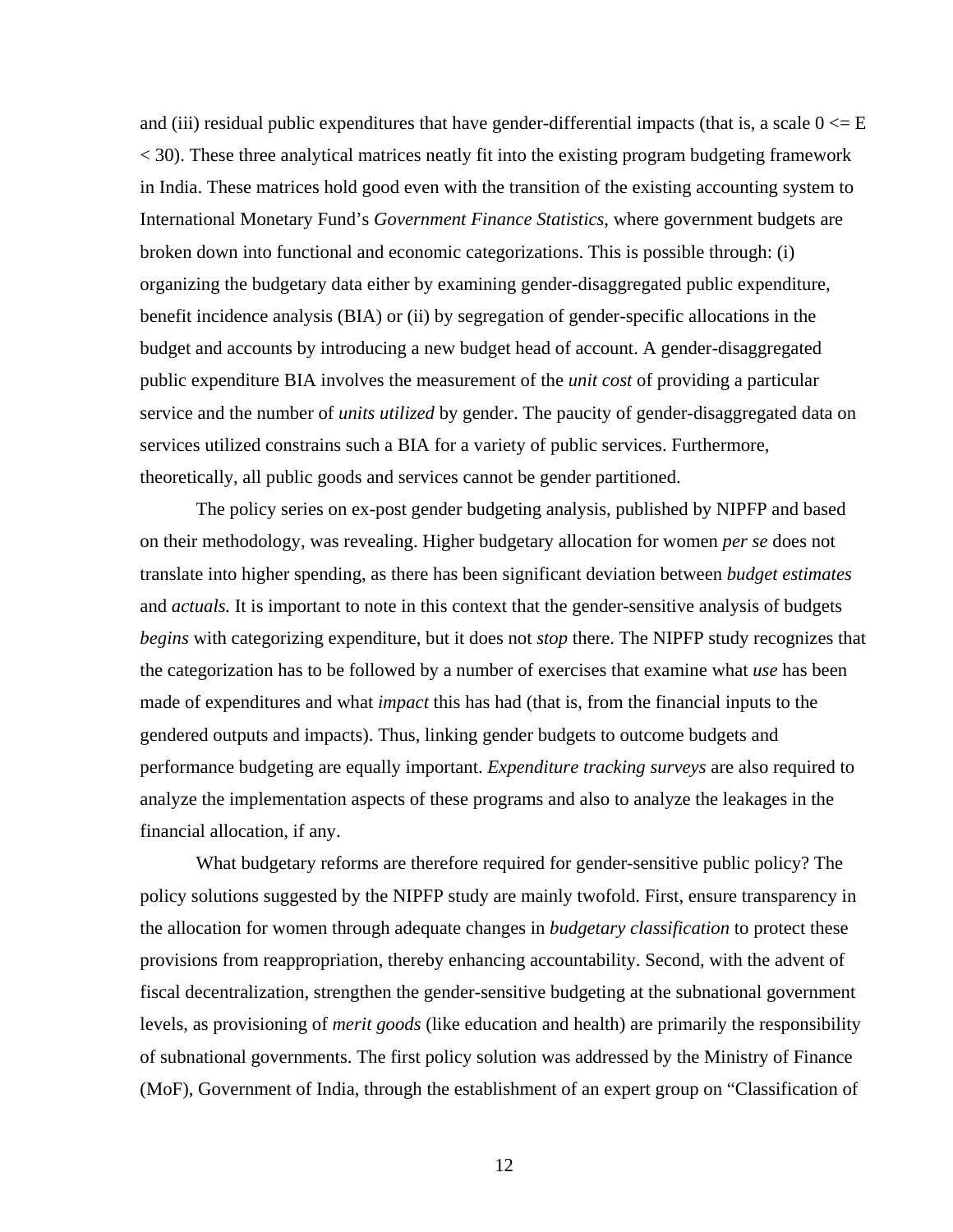Government Transactions" in 2004, of which one of the terms of reference (TOR) was institutionalizing a gender-responsive budgeting process at the national level. Based on the recommendations of the Expert Group, gender budgeting has been institutionalized in India through the Ministry of Finance since  $2005-06$ .<sup>8</sup> Against the backdrop of the recommendations by the Expert Group, the Finance Minister has introduced a statement on gender budgeting in the Union Budget of 2005–06. The 2005–06 Union Budget included a separate statement on the gender sensitivities of budgetary allocations under ten demands for grants. It also required all departments to present gender budget statements. In one year's time, the Finance Minister has been able to enlarge the statement to include 24 demands for grants with an outlay of Rs. 28,737 crores. *Prima facie*, Rs. 28,737 crores appears as *unpleasant gender arithmetic,* as it constitutes only 5 percent of the total budget. However, in due course, the gender budgeting statement increased to include more than 33 demands for grants in 2008–09, contributed by 27 ministries/departments and 5 Union Territories. The number of ministries/departments with gender budgeting cells increased to 54. The gender statement also dichotomized the gendersensitive allocations into specifically targeted programs for women and public expenditure with pro-women allocations. According to the latest gender budgeting statement in the Union Budget of 2009–10, Rs. 11,460 crore has been provided for schemes that are 100 percent womenspecific and Rs. 36,605.86 crore for schemes where at least 30 percent is for women-specific programs. The 2008–09 Union Budget also reported that the gender allocations had increased from Rs. 49,623.35 crores in 2008–09 (RE) to Rs. 51,159.04 crores in 2009–10 (BE) (Expenditure Budget, Volume 1, Union Budget 2009–10, page 68).

The second policy solution of strengthening gender budgeting at the decentralized levels gave mixed results. The NIPFP methodology for gender budgeting has been accepted by the Government of India for carrying this exercise over to the state level. The Ministry of Women and Child Development (DWCD) has coordinated these studies and the analysis of these studies has been included as a separate chapter in the Annual Report of the DWCD since 2001. In addition to these exercises, several states announced the introduction of gender budgeting in their state budget, including Rajasthan and Madhya Pradesh. At the local level, only the government

 $\overline{a}$ 

 $8$  The research that proceeded the institutionalization of gender budgeting in India in preparing the ex post gender budget statements can be reviewed in Lahiri, Chakraborty, and Bhattacharrya (2001)*,* Chakraborty (2003c), and Chakraborty (2006c). The country-specific and cross-country experiences related to preparing gender budgets in the Asia Pacific region can be reviewed in Chakraborty (2003b, 2003d, 2004, 2005, 2008b, and forthcoming).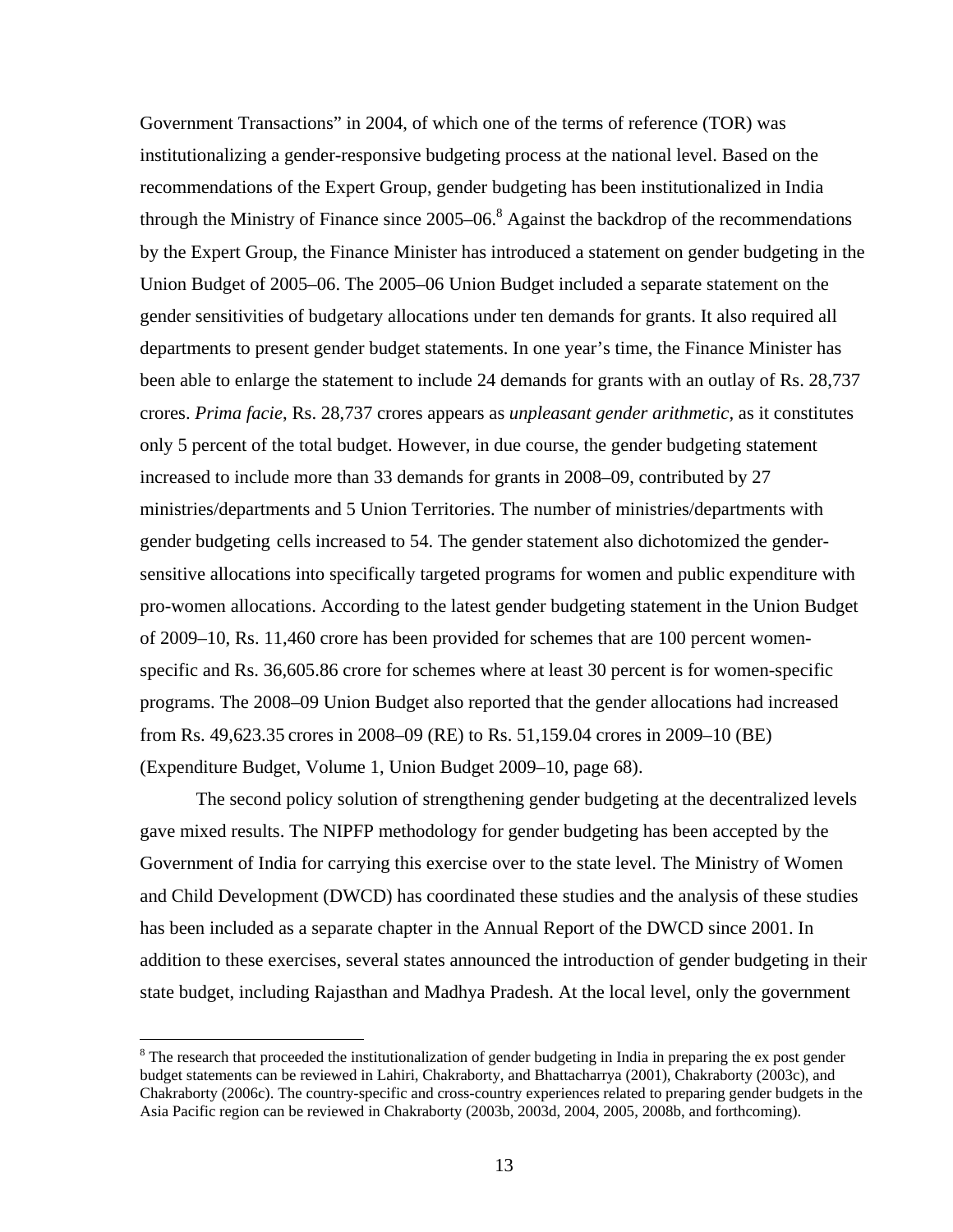of Kerala has taken the initiative to integrate gender budgeting, with 10 percent of the plan outlay devoted to the third tier of the WCP.

Given that a major chunk of resources at the local level come from financial devolution, unless the devolution formula is gender sensitive, the gender budgeting experiments cannot go far. The next section takes up the overall discussion of the intergovernmental fiscal system in a three-tier set up in India through a gender lens.

## **IV. FISCAL DEVOLUTION THROUGH A GENDER LENS**

India is the largest democratic federal polity in the world. Out of over a quarter-million local governments, only around 3,000 are in the urban areas. Structurally, decentralization in India would seem to have been carried to the smallest unit of habitation *viz* villages, but their resources and functions are limited. While substantial resources are raised or are devolved further to the second level *viz* the states, the third tier suffer acutely from inadequacy of resources.

Although constitutional amendments provide an illustrative list of functions that are considered appropriate for local governments, they remain largely unfunded mandates. The amendments also made it mandatory to appoint a state finance commission once in every five years to make recommendations regarding the fiscal transfers from the state to the local bodies; progress in terms of functions and finance to local bodies has been tardy. The degree of decentralization in any country is difficult to quantify. Fiscal decentralization can broadly be captured by the share of subnational expenditure in total expenditure and/or local government expenditure as percentage of GDP of the country. However, these indices do not capture enough of the governance structure to understand the degree of power in terms of decision making vested with the local government over expenditure functions. Lack of data on these components of governance structure limits the empirical analysis to a great extent. However, to capture a broad picture, a few proxies of fiscal decentralization are given in table 1.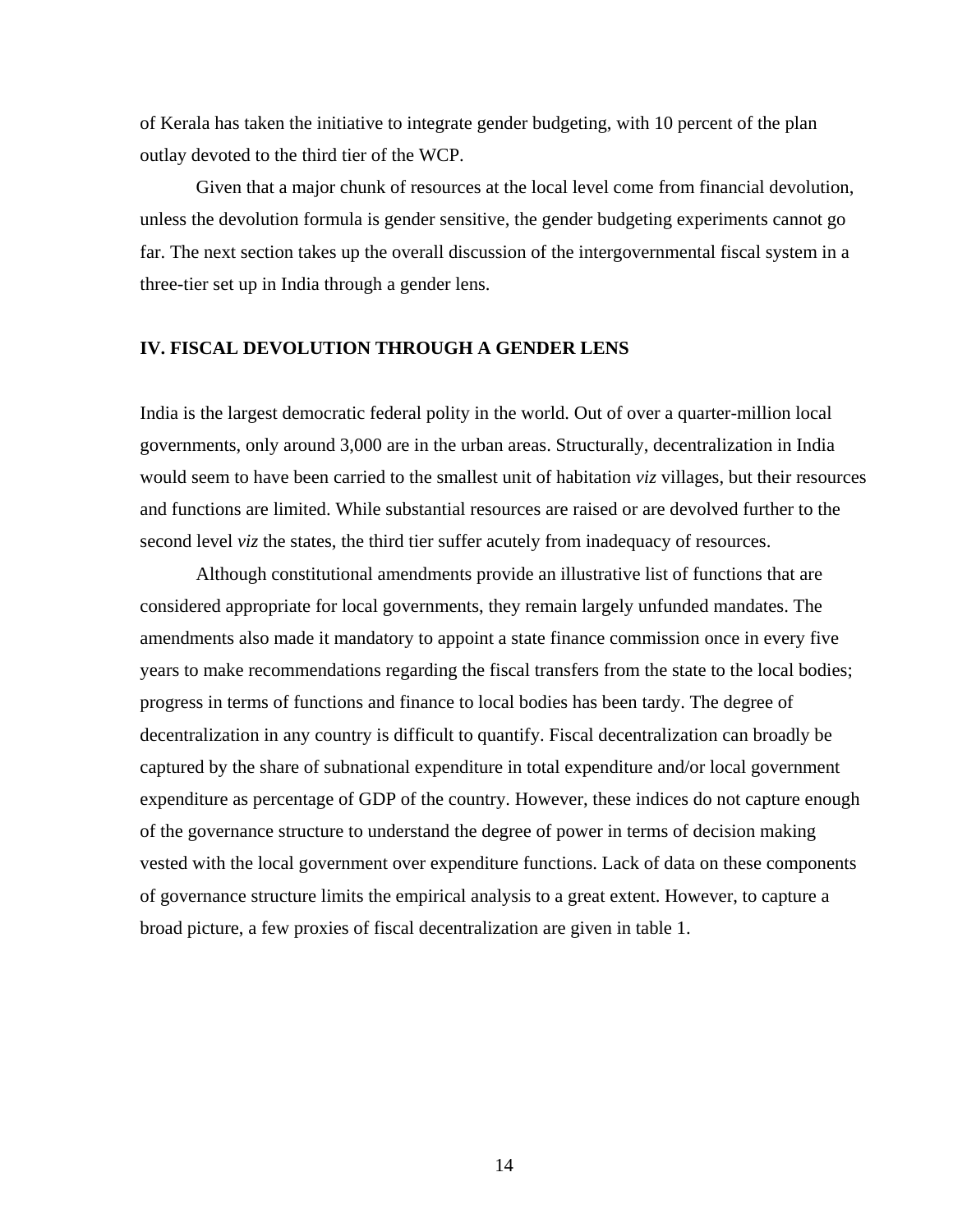|                            | <b>Revenue Collection</b> | <b>Revenue Accrual</b> | <b>Total Expenditure</b> |
|----------------------------|---------------------------|------------------------|--------------------------|
| (Percent of GDP)           |                           |                        |                          |
| <b>Central Government</b>  | 11.46                     | 6.80                   | 12.00                    |
| <b>States</b>              | 7.80                      | 10.90                  | 13.60                    |
| <b>Local Bodies</b>        | 0.54                      | 2.10                   | 2.20                     |
| <b>Urban Local Bodies</b>  | 0.50                      | 0.80                   | 0.80                     |
| <b>Rural Local Bodies</b>  | 0.04                      | 1.40                   | 1.40                     |
| <b>District Panchayats</b> | Negligible                | 0.60                   | 0.60                     |
| <b>Taluk Panchayats</b>    | Negligible                | 0.30                   | 0.40                     |
| Village Panchayats         | 0.04                      | 0.40                   | 0.40                     |
| Total                      | 19.80                     | 19.80                  | 27.80                    |
| (Percent of Total)         |                           |                        |                          |
| <b>Central Government</b>  | 57.88                     | 34.43                  | 43.20                    |
| <b>States</b>              | 39.39                     | 55.03                  | 48.90                    |
| <b>Local Bodies</b>        | 2.73                      | 10.53                  | 7.90                     |
| <b>Urban Local Bodies</b>  | 2.53                      | 4.07                   | 2.90                     |
| <b>Rural Local Bodies</b>  | 0.20                      | 6.46                   | 5.00                     |
| <b>District Panchayats</b> | Negligible                | 3.21                   | 2.20                     |
| <b>Taluk Panchayats</b>    | Negligible                | 1.44                   | 1.40                     |
| Village Panchayats         | 0.20                      | 1.82                   | 1.40                     |
| Total                      | 100.00                    | 100.00                 | 100.00                   |

**Table 1. Fiscal Decentralization in India** 

*Source:* Rao and Singh (2005)

The local government expenditure as a percentage of GDP constituted 2.20 percent, while in terms of revenue mobilization, local government revenue constituted 0.54 percent of GDP. Specifically, over a quarter-million rural local bodies in India mobilize only 0.04 percent of GDP. The expenditure of local government constituted 7.90 percent of the total, but their revenues accounted for only 2.73 percent of the total. The fiscal autonomy ratio of local governments (the ratio of own revenue to total expenditure) was as low as 27 percent in India. In the case of low income states, it was even lower at 13.03 percent (Rao, Nath, and Vani 2004). As can be seen from table 2, the share of own tax and own nontax revenue sources of *Panchayati Raj Institutions* (PRIs) in aggregate government resources is negligible.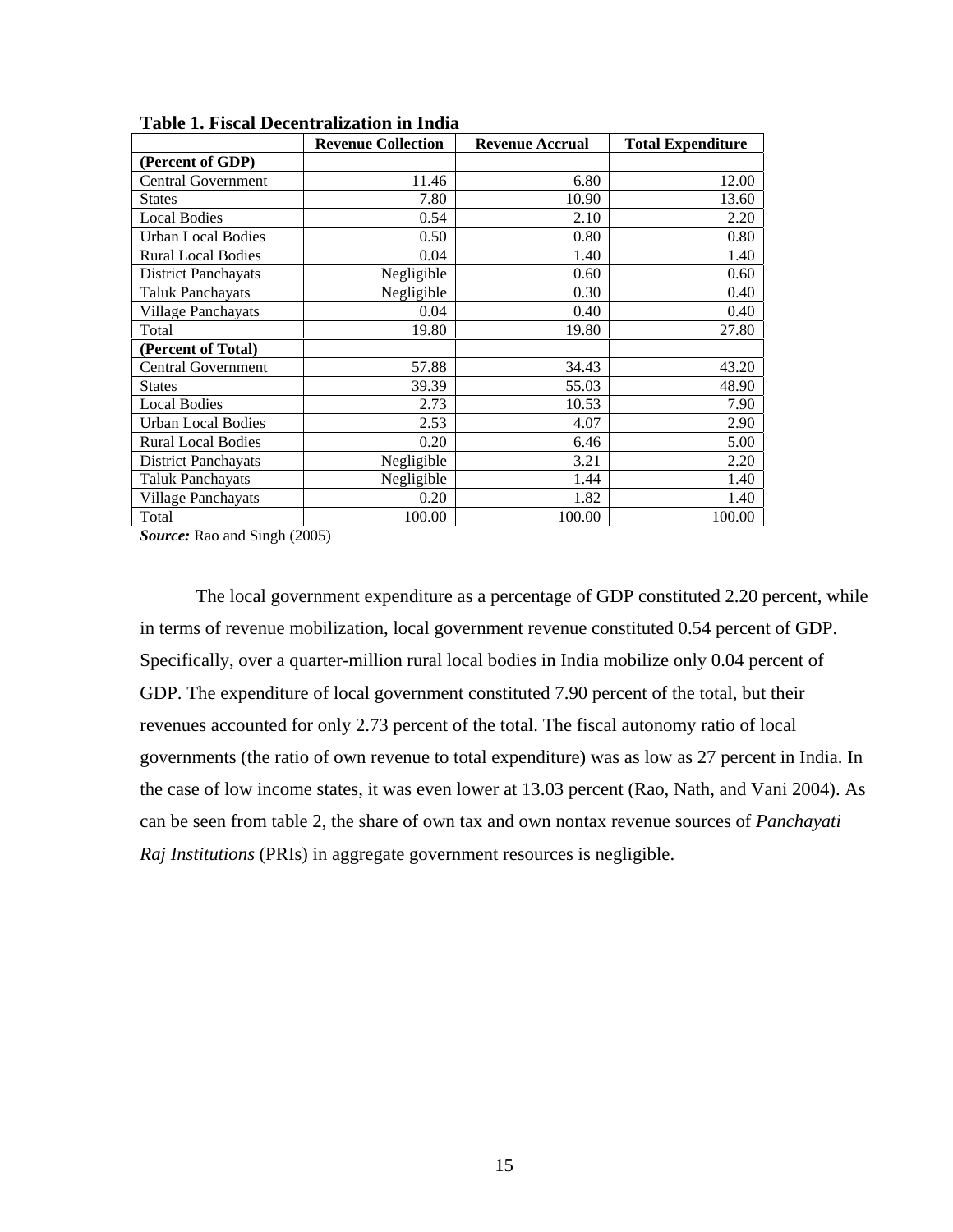| $-1$ $-1$ $-1$ $-1$ $-1$ $-1$ $-1$      |         |           |             |             |             |  |  |  |
|-----------------------------------------|---------|-----------|-------------|-------------|-------------|--|--|--|
|                                         | 1998-99 | 1999-2000 | $2000 - 01$ | $2001 - 02$ | $2002 - 03$ |  |  |  |
| Own tax                                 | 3.64    | 3.04      | 3.24        | 3.61        | 3.87        |  |  |  |
| Own nontax                              | 3.07    | 2.95      | 2.86        | 2.77        | 2.98        |  |  |  |
| Own revenue                             | 6.71    | 5.99      | 6.10        | 6.38        | 6.84        |  |  |  |
| $\text{Assignment} + \text{devolution}$ | 30.20   | 29.23     | 28.10       | 27.01       | 27.69       |  |  |  |
| Grants-in-aid                           | 56.34   | 58.92     | 57.76       | 58.85       | 58.95       |  |  |  |
| Others                                  | 6.75    | 5.85      | 8.04        | 7.32        | 6.52        |  |  |  |
| <b>Total other revenue</b>              | 93.29   | 94.01     | 93.90       | 93.62       | 93.16       |  |  |  |
| Total revenue                           | 100.00  | 100.00    | 100.00      | 100.00      | 100.00      |  |  |  |

**Table 2. Composition of Revenue of Panchayats in India (%)** 

*Source:* Government of India (2004)

Given that a major part of the subnational government revenue accrues from fiscal transfers, the attempt of gender budgeting at the local level in India does not go far enough unless the institutional mechanisms of fiscal decentralization and degree of fiscal autonomy are varied. There is a lack of transparency and accountability in the system because of the extensive use of inadequate revenue assignments, lack of sufficient decentralization to local bodies, and a poorly designed intergovernmental transfer system. However, as local governments depend heavily on transfers from the higher level of government, could engendering the criteria of fiscal devolution be a plausible policy step?

## **Criteria of Fiscal Devolution through a Gender Lens**

In the multi-tier structure of intergovernmental fiscal relations in India, the Central Finance Commission, which is appointed every five years by the President of India to mediate revenue transfer from the center to the states, also makes recommendations with regard to the financial devolution to the local bodies as a measure to "augment the Consolidated Fund of a State to supplement the resources of the *panchayats* and municipalities." The shares of fiscal transfers for each state are determined on the basis of a set of criteria. This criteria of fiscal devolution includes population, geographical area, distance from highest per capita income, index of deprivation, and revenue effort (table 3). Apart from the transfers ordained by the Central Finance Commission for local bodies, each state is required to appoint State Finance Commission (SFC) every five years to make recommendations on the transfers to be made to local bodies from the state's coffers. Table 3 also reports the criteria of fiscal devolution suggested by the first SFCs of Karnataka, Kerala, and West Bengal.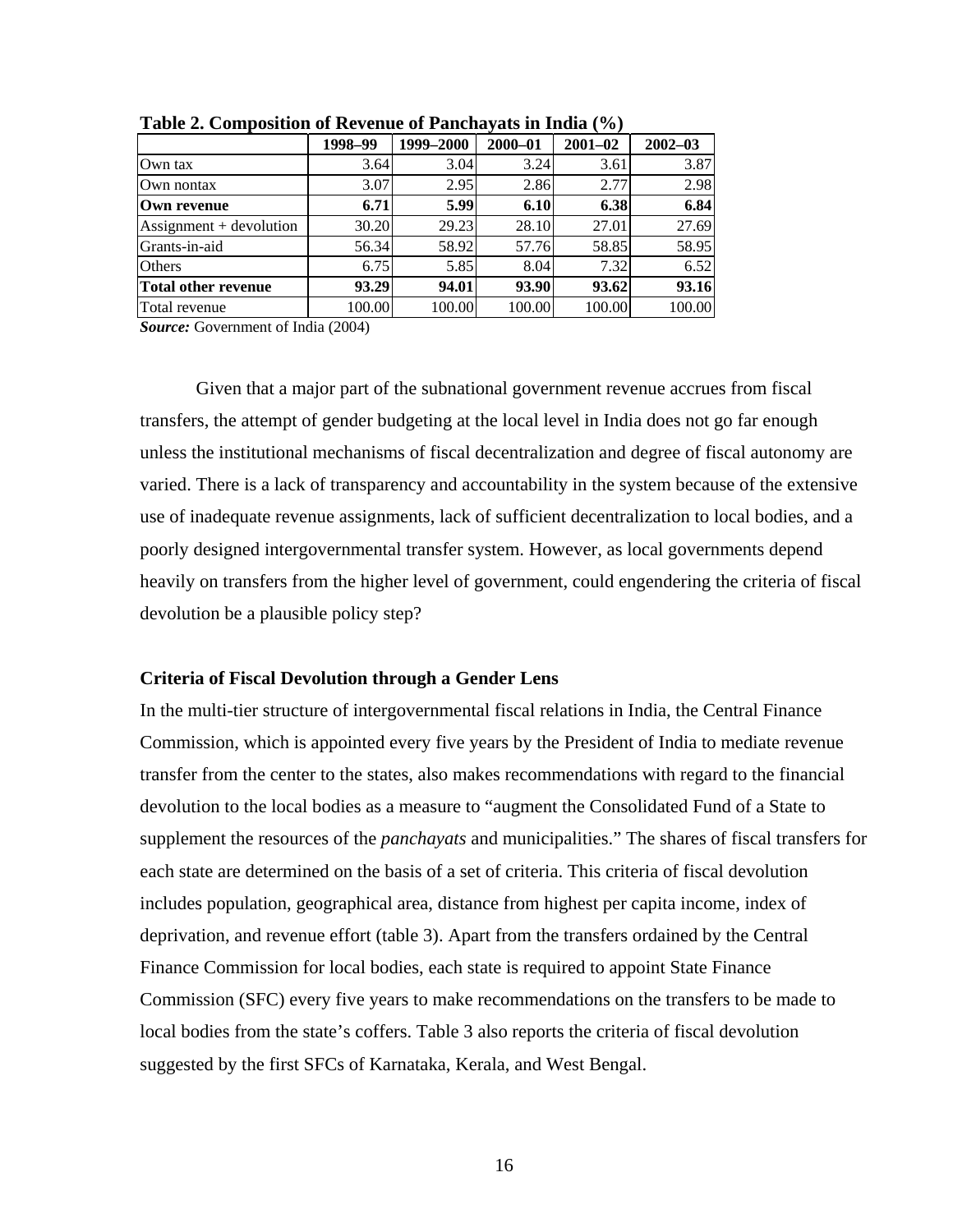| Criteria                                                                                                                                  | India<br>(TFC) | Kerala | Karnataka | West<br><b>Bengal</b> |
|-------------------------------------------------------------------------------------------------------------------------------------------|----------------|--------|-----------|-----------------------|
| Population                                                                                                                                | 40             | 75     | 33.33     | 50                    |
| Geographical area                                                                                                                         | 10             |        | 33.33     | 10                    |
| Distance from highest per capita income                                                                                                   | 20             |        |           |                       |
| Index of deprivation                                                                                                                      | 10             |        |           |                       |
| Count of backward population or SC/ST                                                                                                     |                | 5      |           | 10                    |
| Rural population                                                                                                                          |                |        |           | 10                    |
| Illiteracy rate                                                                                                                           |                |        | 11.11     | 10                    |
| Persons per head in government hospitals                                                                                                  |                |        | 11.11     |                       |
| Road length/sq. km                                                                                                                        |                |        | 11.11     |                       |
| Inverse ratio of per capita bank deposit                                                                                                  |                |        |           | 10                    |
| Revenue effort, of which<br>With respect to own revenue of states<br>(a)<br>With respect to gross state domestic<br>(b)<br>product (GSDP) | 20<br>10<br>10 |        |           |                       |
| Tax effort                                                                                                                                |                | 5      |           |                       |
| Financial need                                                                                                                            |                | 15     |           |                       |
| Total weight                                                                                                                              | 100            | 100    | 100.00    | 100                   |

**Table 3. Criteria for Financial Devolution to the Local Bodies** 

*Source:* Twelfth Finance Commission Report (2004) and First SFC Reports of Kerala, Karnataka, and West Bengal.

Among the criteria of fiscal devolution to the third tier, population turns out to be the predominant one. It is true that population criteria has an advantage of providing a summary measure of the basic needs that is free from value judgment and arbitrariness, unlike other indicators. However, heavy reliance on too broad a measure of need (like population) could be inconsistent with promoting fiscal equalization or balanced development of regions within a state. Gulati (1987) pointed out that population as a basis of distribution altogether ignores the existence of income disparities among the states. As an alternative to that, he argued, would be the distribution of resources on the basis of per capita income; this would be much more even and fiscally equalizing.

Population criteria apart, all three SFCs have considered applying other indices of socioeconomic backwardness for the horizontal distribution of resources. While selecting the criterion of backwardness, one has to be very careful so that it does not suffer from arbitrariness and excessive value judgment. The question arises at this juncture whether objective indicators of economic and social infrastructure could also be used for assessing the backwardness of a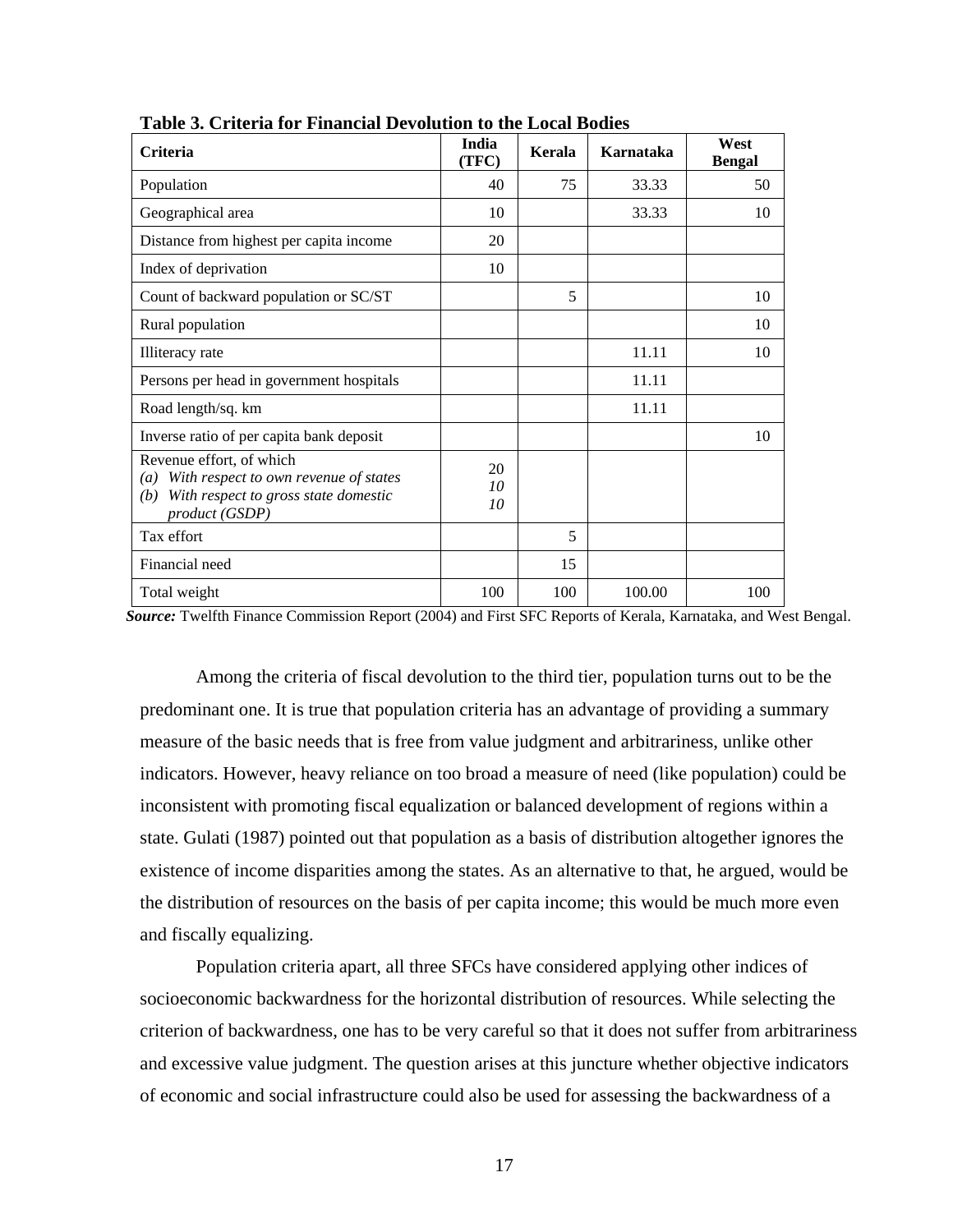local body. The Twelfth Finance Commission (TFC) has incorporated indices of deprivation including percentage of households fetching water from a distance and percentage of households without sanitation. Public investment in infrastructure like water supply and sanitation can have positive social externalities in terms of educating the girl child and improving the health and nutritional aspects of the household. A World Bank study (Bredie and Beehary 1998) noted that easy accessibility to drinking water facilities might lead to an increase in school enrollment, particularly for girls; in Madagascar, 83 percent of the girls who did not go to school spent their time collecting water, while only 58 percent of the girls who attended school spent time collecting water. However, the major criticism against the use of social indicators as an index of backwardness is that it will be biased against the regions that, despite poor resource base, have achieved relatively high levels of attainment in these sectors.

Do fiscal equalization transfers enhance gender equity? Though these transfers are not specifically targeted to the poor, the poor will benefit from the general capacity increase in the region, especially women. When unconditional transfers are made, equalization transfers aim to neutralize deficiency in fiscal capacity, but not in revenue effort. Sometimes adjustments affecting cost and need factors may also be accommodated. In many ways, the finance commission's formula-based fiscal transfers are not part of an equalization grant system, but rather part of general or unconditional funding, which might have equalization grant features. P. Chakraborty (2003) seeks to empirically investigate if the fiscal transfers in India follow the principles of fiscal equalization. Econometric investigation using panel data for 15 major states for the years 1990–91 to 1999–2000 in a fixed effects model revealed a strikingly regressive element of transfers, with aggregate tax transfers per capita positively related to state per capita income. However, grant transfers showed clear progressivity, though the grant transfers are not sufficient to eliminate horizontal inequalities owing to a smaller proportion of grants in the overall transfer in comparison to tax transfers. His results echo those of previous studies, reinforcing the oft-made observation that richer states are receiving more per capita fiscal transfers than poorer states. Fiscal equalization grants can correct for spatial inequalities in the provisioning of merit goods or quasi-public goods, which have evident gender differential impacts. Considering the acute spatial disparities in service standards in the provision of health and education, the TFC has tried to bring in the equalization principle for certain specific grants for education and health on the expenditure side. Although equalization should be pursued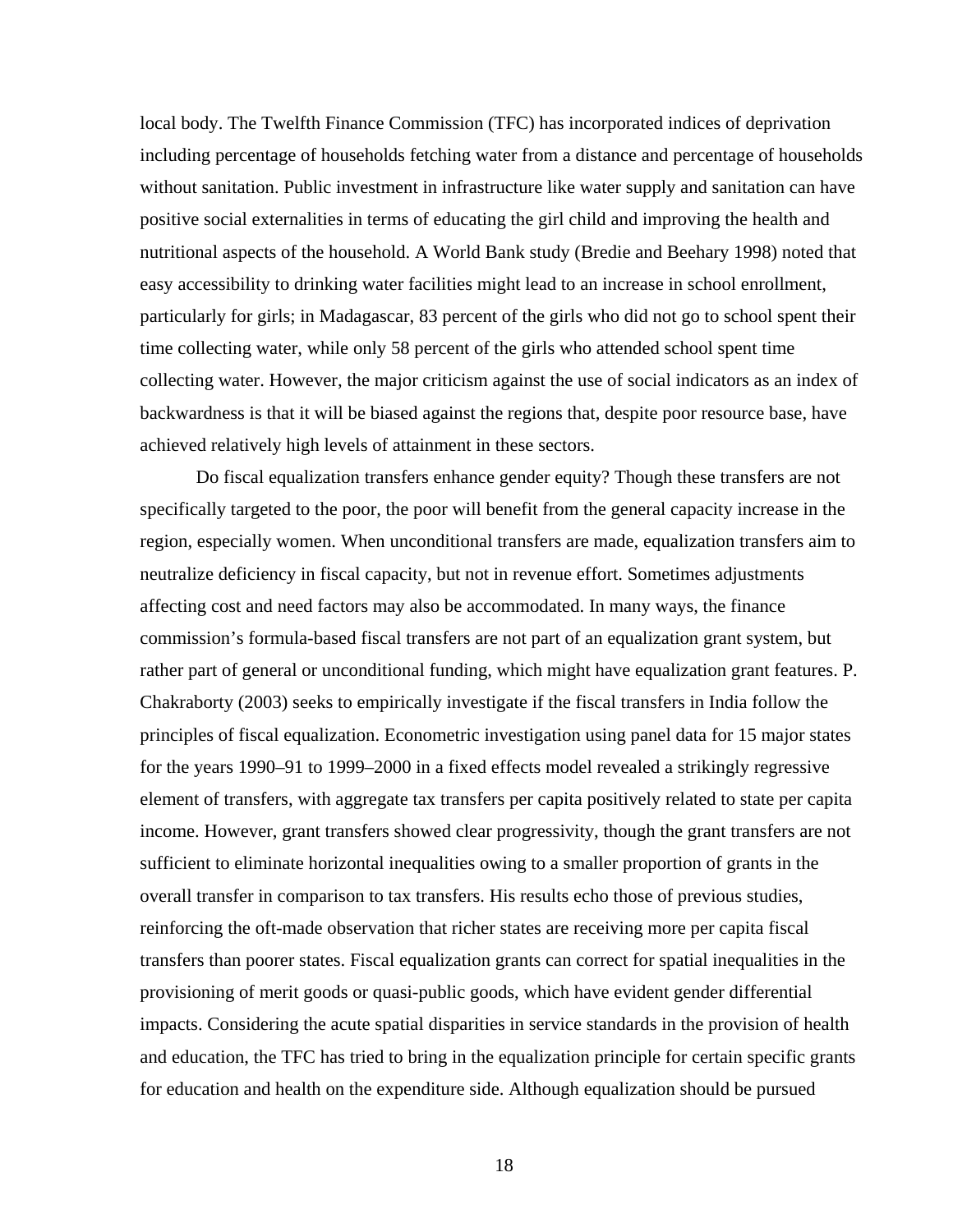mostly, if not exclusively, by the equalization grant system in order to free up other grant instruments to pursue other objectives, this is a temporary positive move given the present need for more equalization in the system (Bahl et al. 2005). Fiscal equalization grants for health and education can redress the capability deprivation across gender.

The moot question at this juncture is whether gender criteria needs be incorporated in the unconditional fiscal transfers. One of the arguments against incorporating gender concerns in unconditional fiscal transfers is that these transfers are meant for offsetting the fiscal disabilities and it is desirable to keep the transfer system formula simple and without perverse incentives (Rao 2006). However, in India, given the disturbing demographic facts of the precipitous decline in the sex ratio for children in the 0–6 age group, especially in some of the prosperous states of India, there can be no valid objection to using central transfers for this purpose. A simple method for this could be to introduce some weight for the female population of the states in the tax devolution formula of the finance commission and the Gadgil formula for allocation of central assistance for state plans (Bagchi and Chakraborty 2004). The message would be even stronger and more appropriate if the population of girl children only, that is the number of females in the 0–6 age group, is adopted as the basis for determining the relative shares of the states in the amount carved out of the divisible pool by applying the allotted weight.  $\alpha$ <sup>9</sup> A special dispensation for girls would also be justifiable in a scheme of need-based equalization transfers.

While social mores cannot be changed by fiscal fiats, especially when prejudices run deep, state action is called for when they are blatantly oppressive to any section of the community. Indeed such action is an imperative. The transfer system can and should play a role in upholding the right to life for the females of the country (Bagchi and Chakraborty 2004). Having said that, it needs to be mentioned that it is not plausible to incorporate more gender variables in the formula and complicate the transfer formula of the Finance Commission. In other words, inclusion of a *gender inequality index* in the transfer formula may not result in the intended results, as the variables included in the index may neutralize each other. Accepting that incorporating gender criteria in fiscal devolution could only be the second-best principle of engendering fiscal policy, the paper argues that the newfound policy space of *feminization of* 

 $\overline{a}$ 

 $9$  However, if it is felt that the mandate of adhering to the 1971 population would stand in the way, then the population weights can be split into two halves, with one-half assigned to the number of females or, better still, female children (Bagchi and Chakraborty 2004).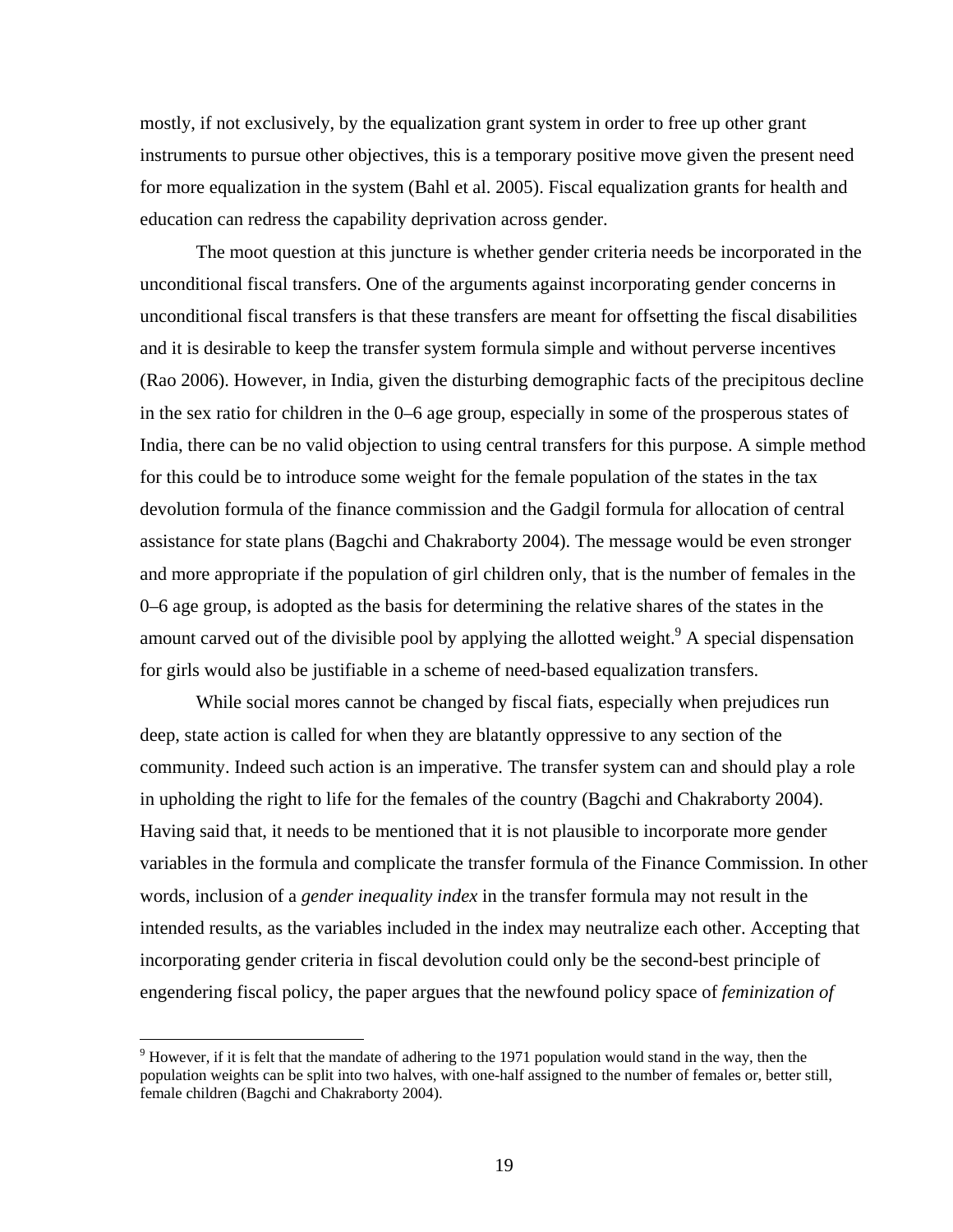*local governance* coupled with an *engendered* fiscal devolution to the third tier can also make variations in the public expenditure decisions correspond more to the revealed preferences (voice) of women. The policy space is favorable at the local level, with the 73rd and 74th constitutional amendments providing for the conducting of local-level gender-responsive budgeting (LLGRB). However, given that the major share of revenue for the local bodies in India is still financial devolution, the finance commission may assign transfers to the states that have already initiated LLGRB.

To be upfront and brief, amidst the plethora of criteria for fiscal devolution, the right thing to do—even from the gender perspective—appears to be to first make fiscal transfers on per capita basis, which would be much more even and fiscally equalizing, and then make suitable adjustments for backwardness. It goes without saying that weightage to genuine backwardness, in addition to population, is more redistributive than weightage to population alone. Given the magnitude of *missing women* in India and the disturbing practices of gender discrimination that exist *even before birth*, a criterion needs to be incorporated in the unconditional fiscal transfers to penalize the states with an adverse juvenile sex ratio.

In addition, the feminization of governance at the third tier could change the types of public expenditure at the local level to correspond more to the revealed preferences ("voice") by women. A MIT study by Chattopadhyay and Duflo (2001) has measured the impact of the feminization of governance at the local level on the outcomes of decentralization with data collected from a survey of all investments in local public goods made by the village councils in one district in West Bengal. They found that women leaders of village councils invest more in infrastructure that is relevant to the needs of rural women (like drinking water, fuel, and roads) and that village women are more likely to participate in the policymaking process if the leader of their village council is a woman. Thus, placing women in a leadership position in governance at the local level can change the expenditure decisions of the local bodies and, in turn, change the types of public-good investments at the local level to correspond more to the revealed preferences (voice) by women (Stern 2002). The study, however, has confronted a few criticisms. Bardhan and Mookherjee (2000) noted that without direct evidence on the nature of women's preferences relative to men's, and since women's reservation in the leadership positions in local government was not linked to the distribution of women in the village, this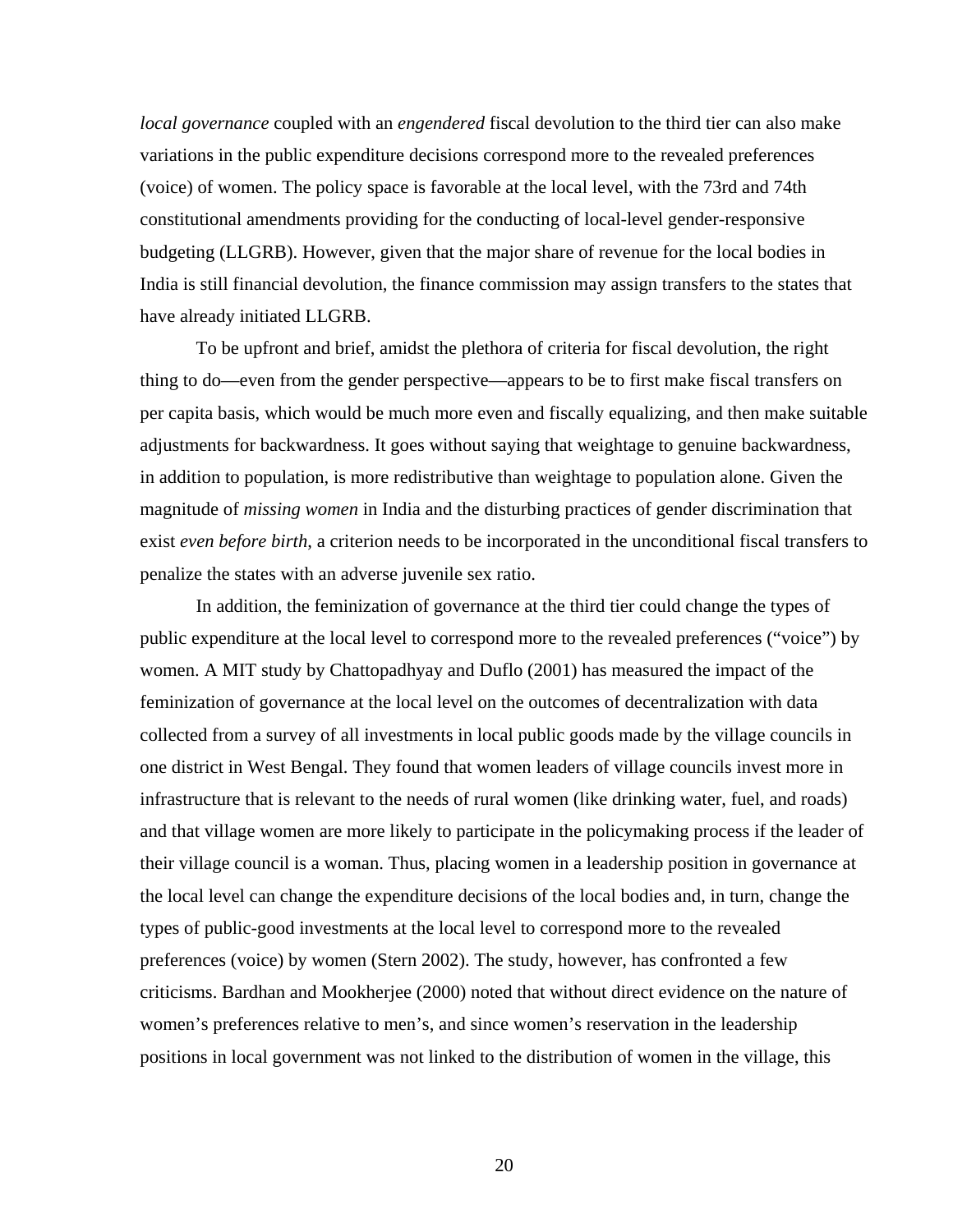study does not quite address how local democracy affects the underrepresented groups in the village to implement their desired outcomes.

There is a growing recognition that fiscal policy can redress intrahousehold inequalities in terms of household division of labor by supporting initiatives that reduce the time allocation of women in unpaid work. Examples of such government intervention are improved infrastructure in water sector, rural electrification, sanitation services, and better transport infrastructure. The public infrastructure deficit in rural areas may deepen rural poverty due to the time allocation across gender skewed towards more unpaid work, which is time otherwise available for incomeearning market economy activities. Public investment in infrastructure, like water and fuel, can also have positive social externalities in terms of educating the girl child and improving the health and nutritional aspects of the household. There can be a link between deterioration in infrastructure and rural poverty. In terms of fiscal policies to redress poverty, the aspects of *time poverty* are often surpassed. Time poverty affects income poverty. Fiscal policies designed to redress income poverty can be partial if they do not take into account the aspects of time poverty. This policy discussion has gender dimension, as women are time poor and fiscal policies designed for propoor measures need to incorporate the time allocation aspects across gender. Using time use statistics of water revealed that the incidence is significantly higher for girls and women in both rural and urban areas, which, in turn, points to the deficiency in adequate infrastructure in water and sanitation (Chakraborty 2008a and 2009). It has significant fiscal policy implications, as easy accessibility to drinking water facilities might lead to an increase in school enrollment, particularly for girls, by reducing the time utilized for fetching water. In other words, time budget statistics enable the identification of the *complementary fiscal services* required for better gender-sensitive human development.

## **V. CONCLUSION**

The paper argues that amidst the plethora of criteria for fiscal devolution, the right thing to do even from the gender perspective—is to first make fiscal transfers on per capita basis (which would be much more even and fiscally equalizing) and then make suitable adjustments for backwardness. Further, weightage to genuine indices of backwardness in fiscal transfers in addition to population is more redistributive than weightage to population alone. Given the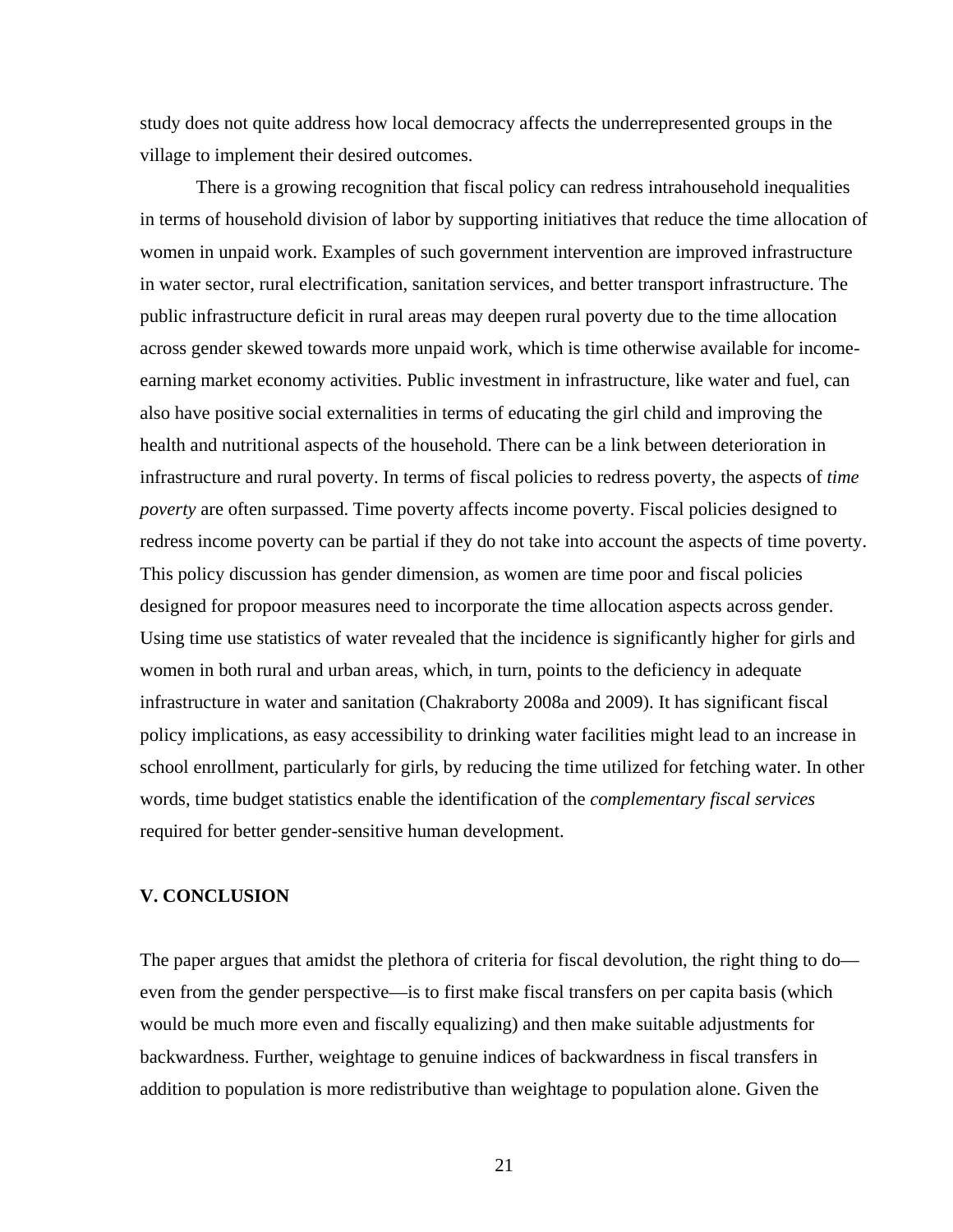magnitude of *missing girls* in India, a *penalty criterion* needs to be incorporated in the unconditional fiscal transfers to penalize the states with adverse juvenile sex ratio. However, the design for gender component in fiscal transfers is only a second-best principle of gender budgeting. The first best is to integrate gender concerns in the overall budgetary process at the local level and ensure the transparency and accountability through better governance with effective participation of women in local bodies. Given that a major chunk of revenue resources of the third tier comes via fiscal devolution, it is significant to incorporate gender criteria in fiscal transfers. The policy level at the local level is conductive for gender budgeting against the feminization of governance ex post to the 73rd and 74th constitutional amendments. The women in governance at the third tier could change the types of public expenditure at local level to those corresponding more to the revealed preferences ("voice") by women.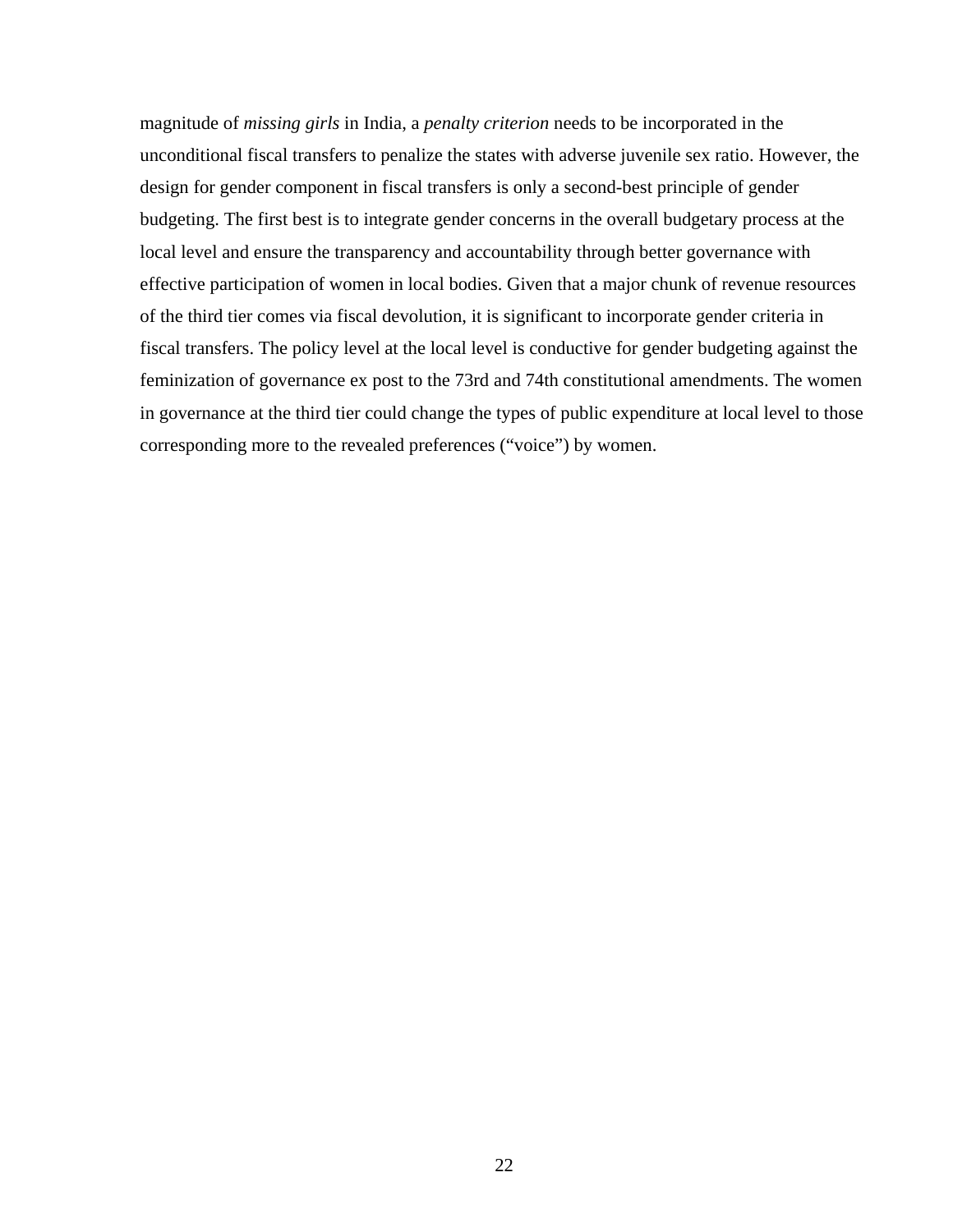## **REFERENCES**

- Bagchi, Amaresh, and Lekha Chakraborty. 2004. "No Pride in this Prejudice." *Financial Express,* November 19.
- Bahl, Roy, and Larry Schroder. 1983. *Intergovernmental Relations in Local Government Finance in the Third World*. New York: Praeger Publications.
- Bahl, Roy, Eunice Heredia-Ortiz, Jorge Martinez-Vazquez, and Mark Rider. 2005 "India: Fiscal Condition of the States, International Experience, and Options for Reform: Volume 2." Working Paper No. 05142. Atlanta, GA: International Studies Program, Andrew Young School of Policy Studies, Georgia State University.
- Bardhan, Pranab, and Dilip Mookherjee. 1999. "Relative Capture of Local and Central Governments: An Essay in the Political Economy of Decentralization." Working Paper 97. Boston, MA; Boston University—Institute for Economic Development.

————. 2000. "Decentralizing Anti-Poverty Program Delivery in Developing Countries." Working Paper C98-104.1. Berkley, CA: Center for International and Development Economics Research (CIDER), University of California at Berkley.

- Bredie, J., and G. Beehary. 1998. "School Enrolment Decline in Sub-Saharan Africa." Discussion Paper No 395. Washington, DC: World Bank.
- Breton, Albert. 1996. *Competitive Governments. An Economic Theory of Politics and Public Finance.* New York: Cambridge University Press.
- Breton, Albert, and Angela Fraschini. 2004."Intergovernmental Equalization Grants: Some Fundamental Principles." Working Paper 42. Alexandria, Italy: Department of Public Policy and Public Choice (POLIS).
- Chakraborty, Lekha. 2003a. "Public Expenditure and Human Development: A Panel Investigation." Paper presented at WIDER (World Institute for Development Economics Research) Conference on "Inequality, Poverty and Human Wellbeing," Helsinki, Finland, May 30–31. Also appeared in B.B. Bhattacharyya and Arup Mitra (eds.) *Macroeconomics and Welfare*. New Delhi: Academic Publishers.

-. 2003b. "Gender Based Analysis (GBA) in Canada: Lessons for India." Paper prepared under Shastri Indo-Canadian Institute-Department of Foreign Affairs and International Trade (SICI-DFAIT), Government of Canada Faculty Research Fellowship at University of Carleton, Ottawa.

————. 2003c. "Macroscan of Union Budget through a Gender Lens." Mimeo. New Delhi: UNIFEM.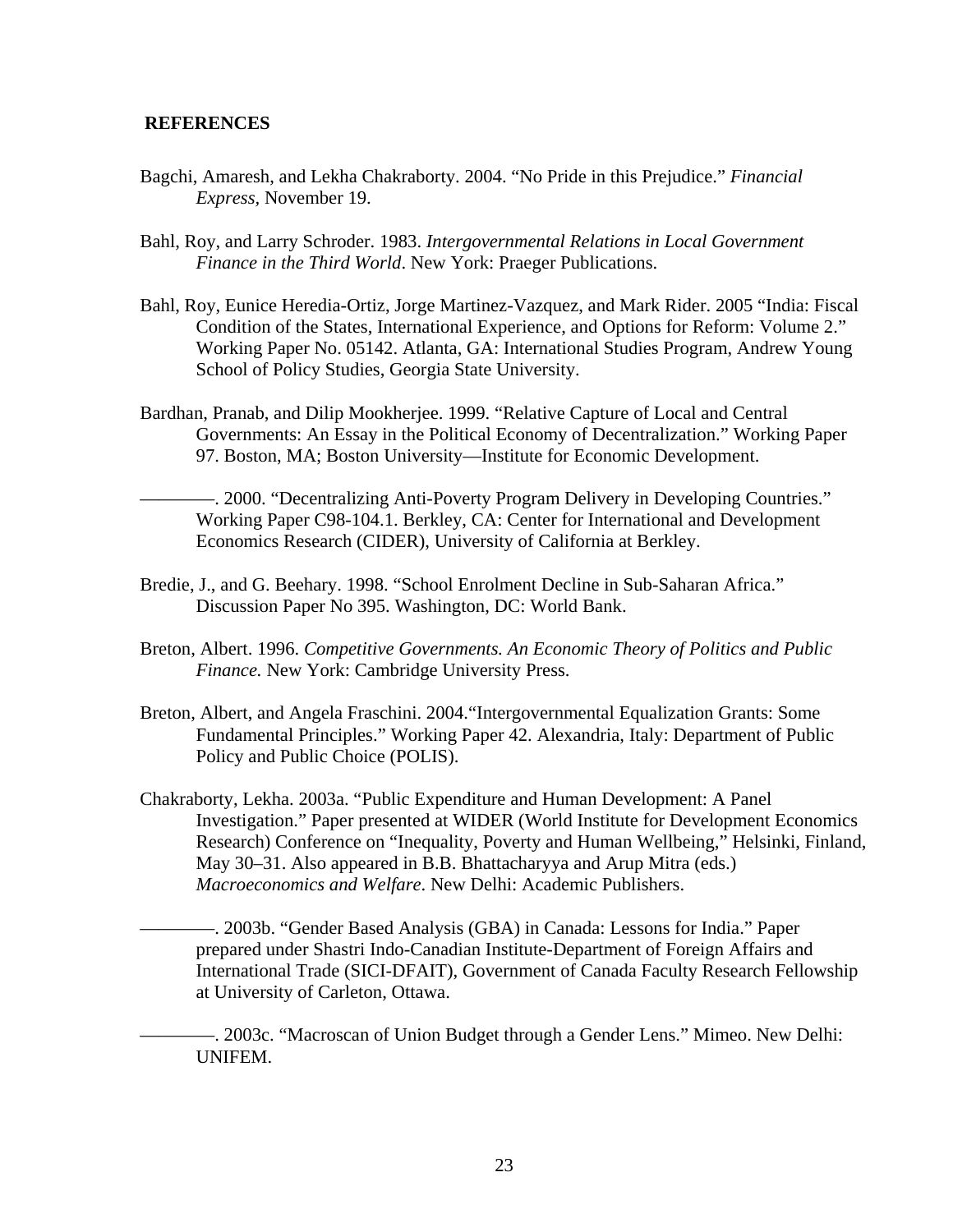-. 2003d. "Gender Budgeting in Sri Lanka: Categorizing Financial Inputs." Mimeo. Colombo, Sri Lanka: UNIFEM and Government of Sri Lanka, Colombo.

————. 2004. "Gender Budgeting in Asia: An Empirical Investigation of Selected Seven Countries." Mimeo. London: The Commonwealth Secretariat.

————. 2005a. "Public Policy Stance and Human Development: A Panel Analysis." in B.B. Bhattacharya and A. Mitra (eds.), *Macroeconomics and Welfare.* New Delhi: Academic Foundation.

————. 2005b. "Gender Budgeting in Selected Ministries: Conceptual and Methodological Issues." Mimeo. New Delhi: NIPFP-DWCD, Ministry of HRD, Government of India.

————. 2006a. "Fiscal Decentralization and Local Level Gender Responsive Budgeting in the Philippines: An Empirical Analysis." Working Paper 41. New Delhi: National Institute of Public Finance and Policy (NIPFP).

————. 2006b. "Fiscal Decentralization and Gender Responsive Budgeting in Mexico: Some Observations." Working Paper 40. New Delhi: National Institute of Public Finance and Policy (NIPFP).

————. 2006c. "Ex-post Gender Sensitive Analysis of Union Budget 2006-07, Government of India." Mimeo. New Delhi: NIPFP and UNIFEM.

————. 2007a. "Public Infrastructure Investment and Non-market Work in India: Selective Evidence from Time Use Data." Working Paper No.47. New Delhi: National Institute of Public Finance and Policy (NIPFP).

————. 2007b. "Gender Responsive Budgeting and Fiscal Decentralization in India: A Preliminary Appraisal." Working Paper 46. New Delhi: National Institute of Public Finance and Policy (NIPFP).

————. 2008a. "Deficient Public Infrastructure and Private Costs: Evidence for the Water Sector." *Economic and Political Weekly* 43(31): 11–14.

————.2008b. "Analysis of Kerala State Budget through a Gender Lens." Centre for Development Studies Report submitted to Ministry of Finance, Government of Kerala, Thiruvananthapuram.

————. 2009. "Invisibility of Women's Work in Budgetary Policies: Labour File." *Journal of Labour and Economic Affairs* 6(3).

————. 2010. "Public Investment and Unpaid Work: Selective Evidence from Time Use Data." in Rania Antonopoulos and Indira Hirway (eds.), *Unpaid Work and the Economy: Gender, Time-use and Poverty in Developing Countries.* Basingstoke, UK: Palgrave.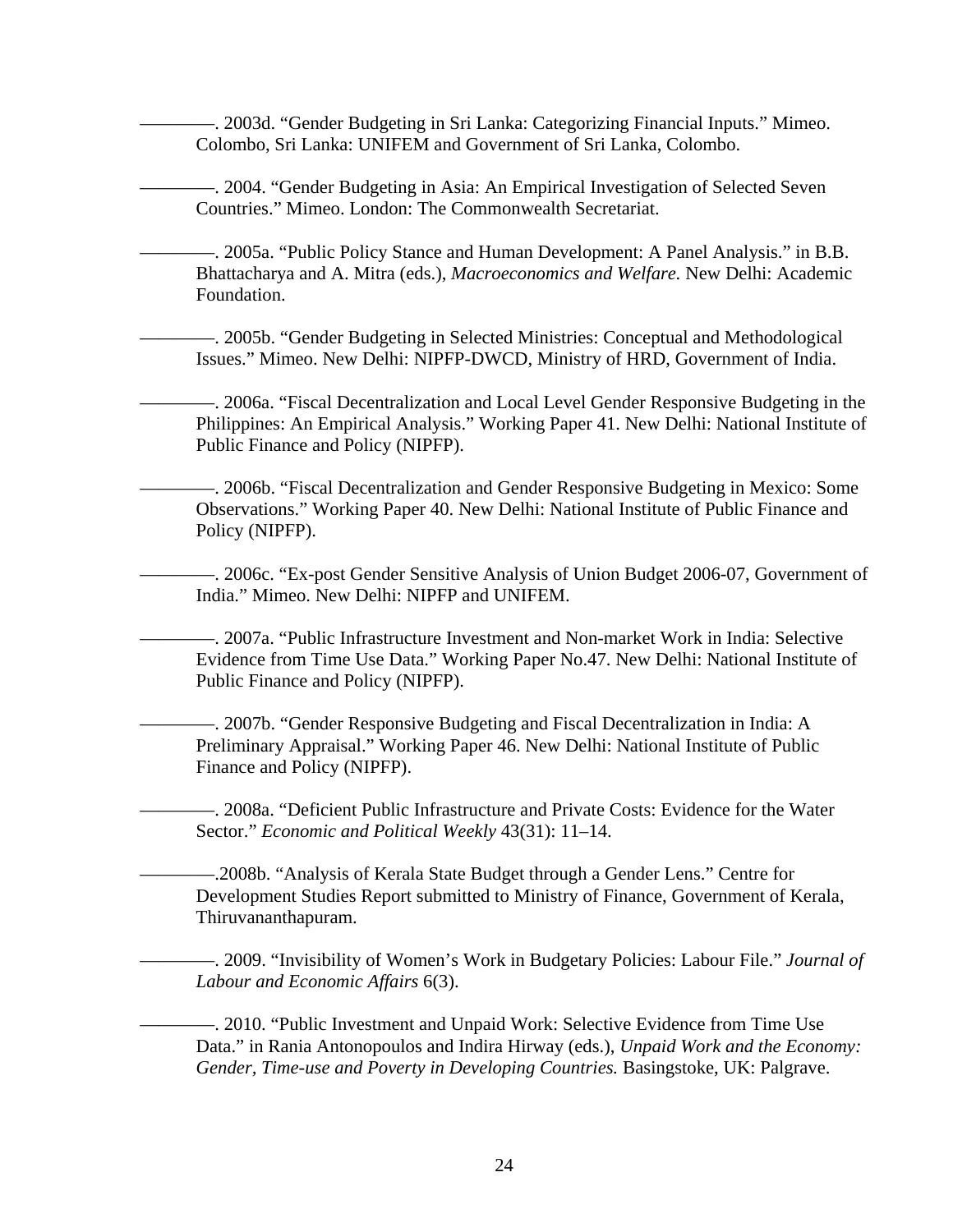————. forthcoming. "Gender Sensitive Fiscal Policies: Experience of *ex-post* and *ex-ante* Gender Budgets in Asia Pacific." Background paper for *Human Development Report,*  New York: UNDP*.* 

- Chakraborty, Lekha, and Amaresh Bagchi. 2007. "Fiscal Decentralization and Gender Responsive Budgeting in South Africa: An Appraisal." Working Paper 45. New Delhi: National Institute of Public Finance and Policy (NIPFP).
- Chakraborty, Pinaki. 2003. "Unequal Fiscal Capacities across Indian States: How Corrective is the Fiscal Transfer Mechanism?" Paper prepared for the UNU/WIDER Project Conference on Spatial Inequality in Asia, UNU Centre, Tokyo, March 28–29.
- Chattopadhyay, Raghabendra, and Esther Duflo. 2001. "Women as Policy Makers: Evidence from an India-Wide Randomized Policy Experiment." Unpublished paper. Cambridge, MA: Massachusetts Institute of Technology.
- Edralin, Josefa S., and Cristino M. Collado. 2005. *Decentralized Governance and Food Security: Perceptions from Rural Local Governments and Communities in Bulacan Province.* Tokyo: United Nations Centre for Regional Development (UNCRD).
- Eunice, Heredia-Ortíz, and Mark Rider. 2005. "India's Intergovernmental Transfer System and the Fiscal Condition of the States." Working Paper 06-47. Atlanta, GA: Andrew Young School of Policy Studies.
- Galasso, Emanuela, and Martin Ravallion. 2000. "Distributional Outcomes of a Decentralized Welfare Program." Policy Research Working Paper Series 2316. Washington, DC: The World Bank.

Government of India (GoI). 2000. *Economic Survey of India*. New Delhi: Ministry of Finance.

- ————. 2004. *Report of the Twelfth Finance Commission*. New Delhi: Ministry of Finance.
- ————. 2005. *Expenditure Budget*, Volume 1. New Delhi: Ministry of Finance.
- ————. 2008. *Expenditure Budget*, Volume 1. New Delhi: Ministry of Finance.
- Government of Kerala. 1996. *Report of the State Finance Commission*. Thiruvananthapuram, India: Government of Kerala.
- Government of West Bengal. 1996. *Report of the State Finance Commission*. Kolkata, India: Government of West Bengal.
- Griffith, K. 1981. "Economic Development in a Changed World." *World Development* 9(3): 5.
- Gulati, Iqbal Singh (ed.). 1987. *Centre-State Budgetary Transfers*. Bombay: Oxford University Press.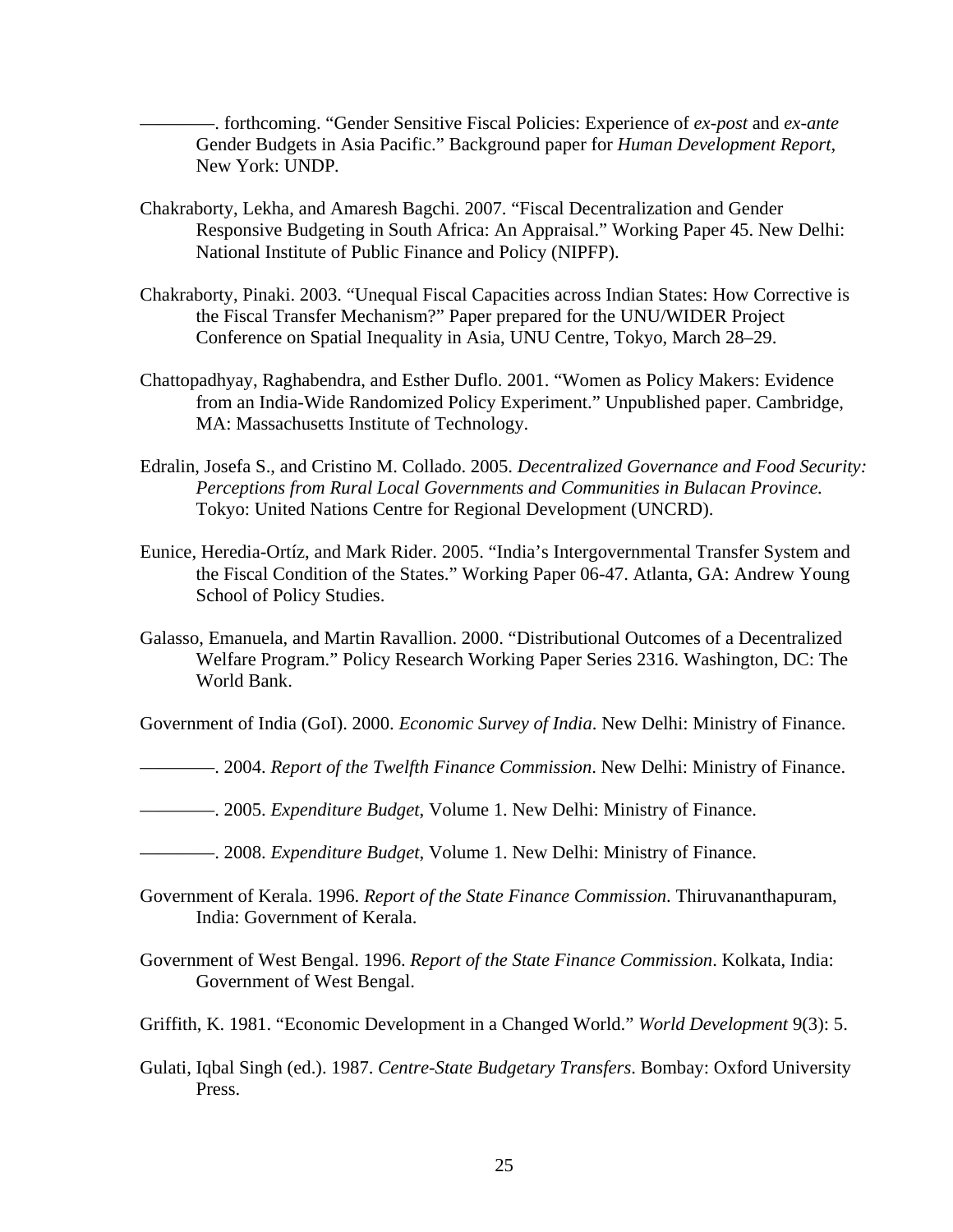Lahiri, Ashok, Lekha Chakraborty, and P.N. Bhattacharrya. 2000. "India-Gender Budgeting." Report submitted to UNIFEM, South Asia and Ministry of Human Resource Development, Government of India, New Delhi.

-. 2001. "Gender Budgeting in India: Post Budget Assessment Report 2001." UNIFEM, South Asia and Ministry of Human Resource Development, Government of India, New Delhi.

————. 2002a. "Gender Budgeting in India." UNIFEM, South Asia and Ministry of Human Resource Development, Government of India, New Delhi.

————. 2002b. "Gender Diagnosis and Budgeting in India." UNIFEM, South Asia and Ministry of Human Resource Development, Government of India, New Delhi.

————. 2003. "Gender Budgeting in India." *Follow the Money* Series. New Delhi: NIPFP and UNIFEM—South Asia.

- Lindahl, Erik. 1919. "Just Taxation—A Positive Solution." in Richard A. Musgrave and Alan T. Peacock (eds.), *Classics in the Theory of Public Finance* [1964]. London: Macmillan.
- Meagher, Patrick. 2000. "Decentralization, Quality of Governance, and Corruption." Mimeo. Washington, DC: The World Bank Group.
- Prud'homme, Remy. 1995. "On the Dangers of Decentralization." *The World Bank Research Observer* 10(2): 201–20.
- Rao, M. Govinda. 2002. *Development, Poverty, and Fiscal Policy.* New Delhi: Oxford University Press.

————. 2006. "Gender Responsive Budgetary Policies and Fiscal Decentralization: Conceptual Issues." Paper presented at NIPFP-IFES-USAID Conference on Gender Budgeting, New Delhi, February 2.

- Rao, M. Govinda, and Lekha Chakraborty. 2006. "Fiscal Decentralization and Local-level Gender Responsive Budgeting in Morocco: Some Observations." Working Paper No. 42. New Delhi: National Institute of Public Finance and Policy (NIPFP).
- Rao, M. Govinda, H.K. Amar Nath, and B.P. Vani. 2004. "Fiscal Decentralization in Karnataka." in Geeta Sethi (ed.), *Fiscal Decentralization to Rural Governments in India.* New Delhi: The World Bank.
- Rao, M. Govinda, and Nirvikar Singh. 2004. "Asymmetric Federalism in India." Working Paper 06. New Delhi: National Institute of Public Finance and Policy (NIPFP).

————. 2005. *Political Economy of Federalism in India*. New Delhi: Oxford University Press.